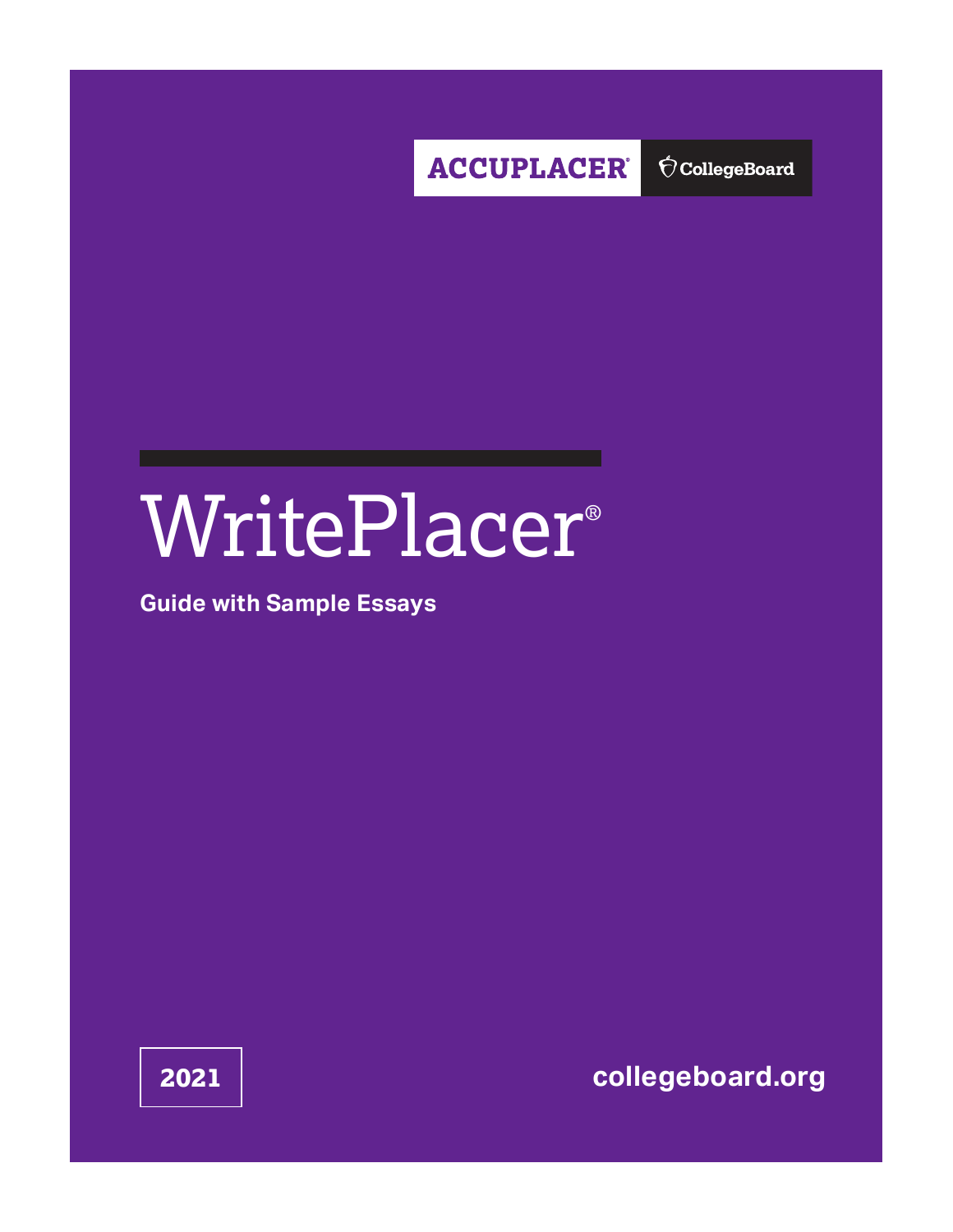# **Introduction to WritePlacer**

WritePlacer® assesses the writing skills of new college students. Test scores help colleges determine whether a student is ready for college-level coursework or would benefit from developmental instruction before taking credit-bearing courses.

Students taking WritePlacer are presented with a prompt and asked to write an essay of approximately 300 to 600 words. A prompt consists of a short passage. Following the passage is an assignment that requires the student to focus on the issue addressed in the passage.

WritePlacer prompts are carefully designed to allow the student to respond quickly and in a variety of ways. They are free of technical or specific literary references and don't require specialized knowledge. The prompts are designed to stimulate critical thinking and are relevant to any number of fields and interests. Students will be asked to draw on a broad range of experiences, learning, and ideas to support their point of view on the issue in question. Scores on WritePlacer range from 1 to 8. Essays shorter than the recommended minimum of 300 words may not fully meet the requirements of the writing task. An essay that is too short to be evaluated, written on a topic other than the one presented, or written in a language other than English will be given a zero.

# **Information for Students**

WritePlacer gives you an opportunity to show how effectively you can develop and express your ideas in writing. You will first read a short passage and an assignment question that are focused on an important issue. You will then write an essay in which you develop your point of view on the issue. You should support your position with appropriate reasoning and examples. The position you take will not influence your score.

Your essay will be given a holistic score that represents how clearly and effectively you expressed your position. The following six dimensions of writing will be considered:

- **Purpose and Focus**—The extent to which you present information in a unified and coherent manner, clearly addressing the issue.
- **Organization and Structure**—The extent to which you order and connect ideas.
- **Development and Support**—The extent to which you develop and support ideas.
- **Sentence Variety and Style—The extent to which you craft sentences and** paragraphs demonstrating control of vocabulary, voice, and structure.
- **Mechanical Conventions**—The extent to which you express ideas using Standard Written English.
- **Critical Thinking**—The extent to which you communicate a point of view and demonstrate reasoned relationships among ideas.

If your institution has chosen to provide more detailed test results, a dimension statement will be reported for each of the above. Each dimension statement describes your proficiency in the indicated dimension.

© 2021 College Board. College Board, ACCUPLACER, WritePlacer, and the acorn logo are registered trademarks of College Board. All other marks are the property of their respective owners. Visit College Board on the web: **[collegeboard.org](http://collegeboard.org/)** MAR-3160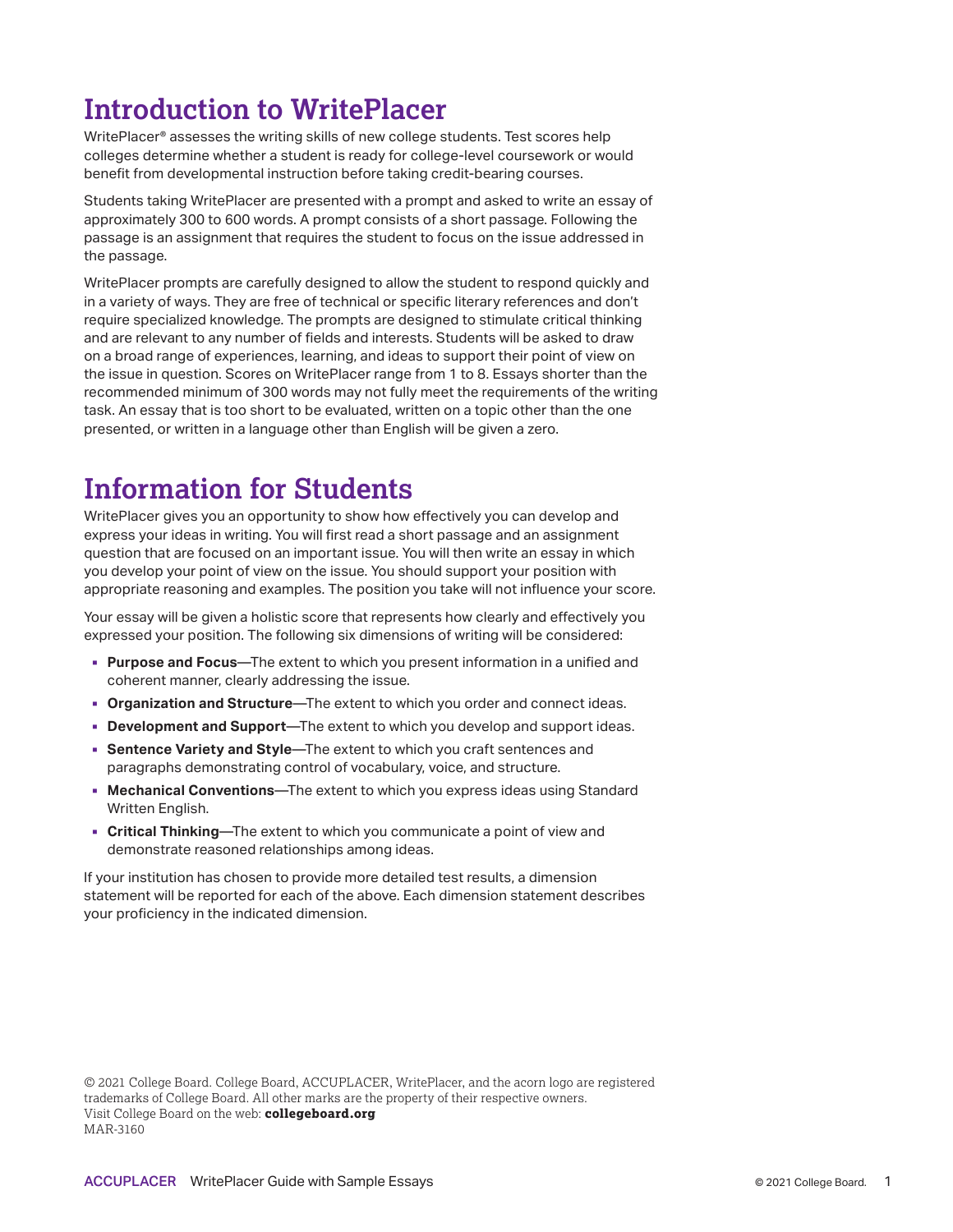# **Sample Prompt**

#### **Passage**

Some people claim that each individual is solely responsible for what happens to him or her. But the claim that we ought to take absolute responsibility for the kinds of people we are and the kinds of lives we lead suggests that we have complete control over our lives. We do not. The circumstances of our lives can make it more or less impossible to make certain kinds of choices.

Adapted from Gordon D. Marino, "I Think You Should Be Responsible; I'm Not So Sure."

#### **Assignment**

Are we free to make our own decisions or are we limited in the choices we can make?

Plan and write a multiparagraph essay (approximately 300–600 words) in which you develop your point of view on the above question. Support your position with reasoning and examples taken from your reading, studies, experience, or observations.

#### **Sample Essays**

There are descriptions on the following pages of each of the eight WritePlacer score points followed by two sample essays that were assigned the indicated score.

Annotations are provided for each essay explaining why the essay was given the score it received. Studying these sample essays and the accompanying annotations will point out the elements considered during the scoring process.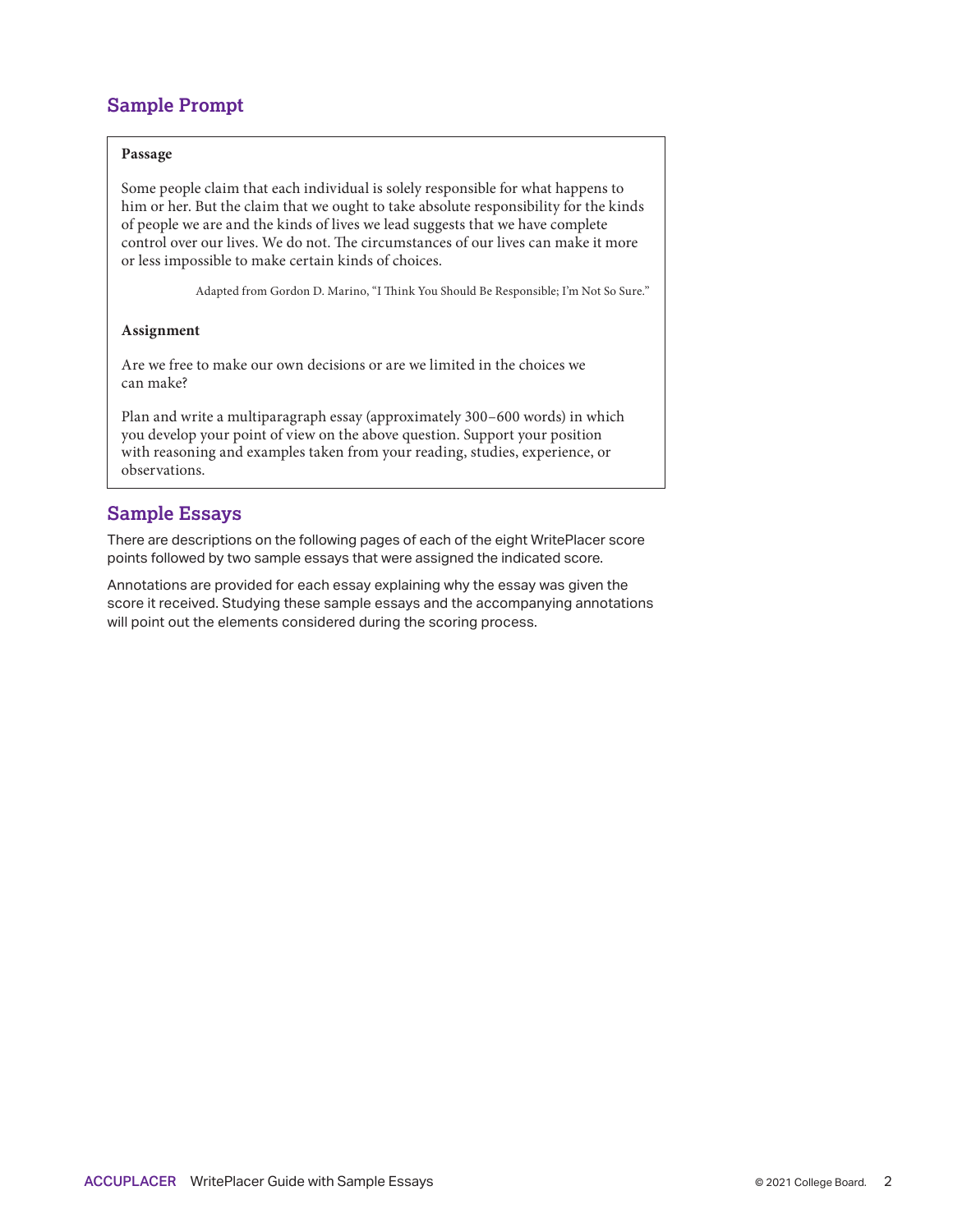#### **Description of Score of 1**

An essay in this category demonstrates *no mastery* of on-demand essay writing. Severely flawed by *many or most* of the following weaknesses, a typical essay:

- **I** lacks a viable point of view on the issue
- demonstrates no awareness of audience
- fails to present a main idea
- demonstrates flawed reasoning
- demonstrates no complexity of thought
- **is disorganized and/or disjointed**
- displays fundamental errors in word choice, usage, and sentence structure
- contains pervasive spelling, grammar, punctuation, and mechanical errors

Below are sample essays that received a score of 1. The annotations explain why the essay received the indicated score.

#### **Sample Essay #1 – Score of 1**

no i do not think we are free to make our own decisions, because if we were free we wouldnt be able to go to jail if we were to commit a crime. we are limited in the choices we make and we have to be smart about the choices we make also. attacks have been apperaing on the news, they chose to make those decisions but had to pay the consequenses. People make good and bad decisions its up to them wether or not its good or bad. with all that said i do think that we are limited with the choices we make.

#### **Annotations**

Although this response occasionally mentions "*choices*" and "*consequenses*," it presents no viable point of view on the prompt's central question of whether our choices are our responsibility. Instead, the writing contains flawed reasoning *(if we were free we wouldn't be able to go to jail)* and disjointed statements that reveal a lack of organization *(. . . we have to be smart about the choices we make also. attacks have been apperaing on the news, they chose to make those decisions but had to pay the consequenses)*. The response displays numerous errors in word choice, usage, and sentence structure including fused sentences *(People make good and bad decisions its up to them whether or not its good or bad)*. Mechanical errors in spelling, punctuation, and grammar are also pervasive. This response demonstrates no mastery of on-demand essay writing and receives a holistic score of 1.

#### **Purpose and Focus**

This response lacks clear purpose and focus.

#### **Organization and Structure**

This response presents a series of disjointed statements that are poorly organized.

#### **Development and Support**

This essay needs additional ideas and support.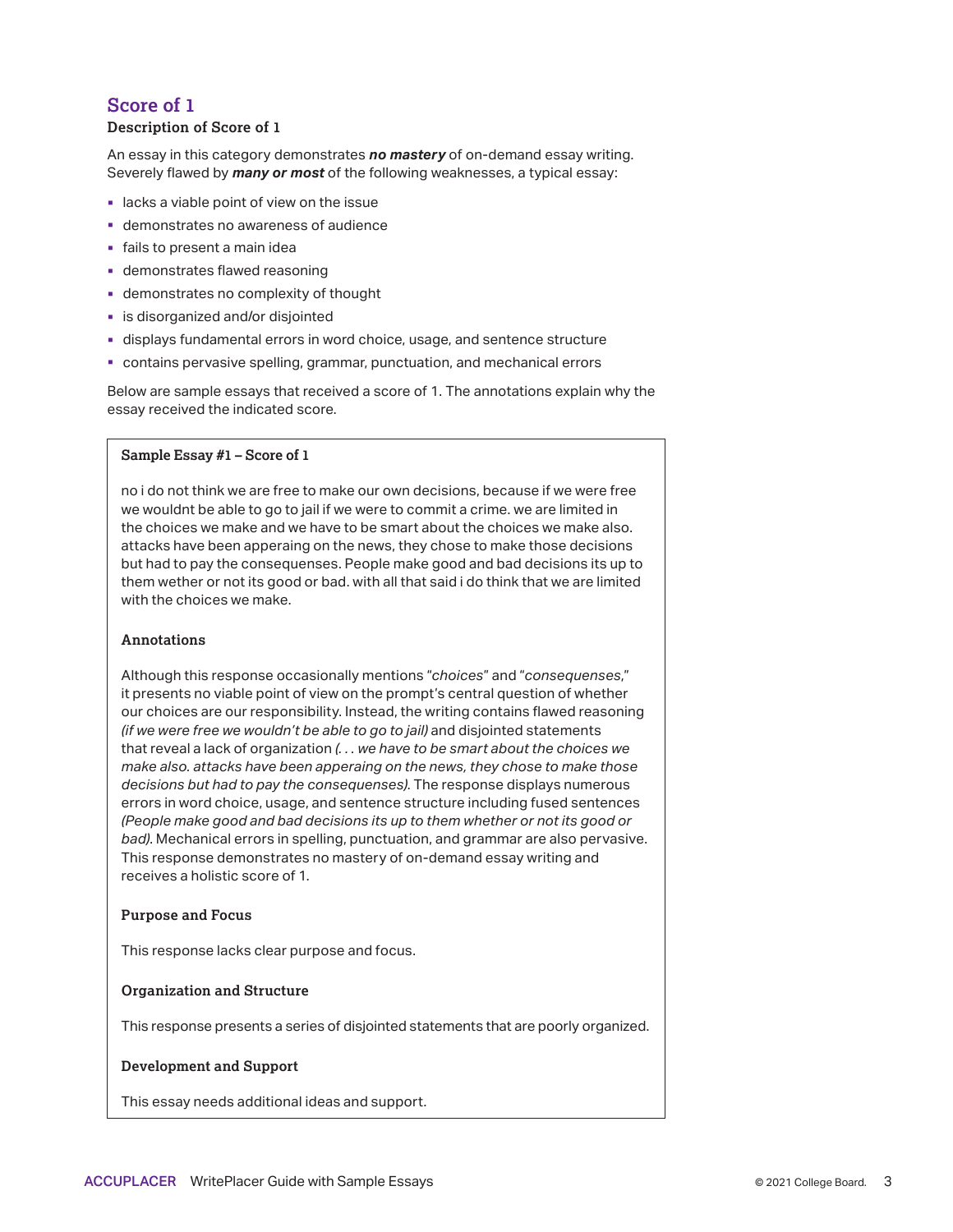#### **Sentence Variety and Style**

This essay exhibits limited ability to vary sentence length and use appropriate vocabulary.

#### **Mechanical Conventions**

This response doesn't demonstrate control of mechanical conventions.

#### **Critical Thinking**

The essay lacks complexity of thought and displays flawed reasoning.

#### **Sample Essay #2 – Score of 1**

if you ask me i think its a little bit of both! you are your own person and you are free to make any decision you want, it just depends on how you veiw life, and want to live your life! yes we are limited with choices these days espesially if its a illigal choice you are willing to make! you can wake up tomorrow an make a decision that you want to do somethimg illigal, with law inforcement will limit the illigal choice your willing to make, but at the end of the day its still your decision, and only you can controll you!

#### **Annotations**

Demonstrating flawed reasoning, this response lacks a main idea and fails to present a viable point of view. The essay is disorganized and disjointed, with an attempt to argue both sides of the issue that shows no complexity of thought *(if you ask me i think its a little bit of both! you are your own person and you are free to make any decision you want at the end of the day its still your decision, and only you can controll you!)*. The response contains fundamental errors in word choice *(an* [and]), usage *(its* [it's], *your* [you're]) and sentence structure (comma splices and unnecessary commas). Mechanical errors in spelling *(veiw, espesially, illigal)*, punctuation (inappropriate exclamation marks), and grammar are pervasive. This response displays no mastery of on-demand essay writing and receives a holistic score of 1.

#### **Purpose and Focus**

This response lacks clear purpose and focus.

#### **Organization and Structure**

This response demonstrates poor organization of ideas.

#### **Development and Support**

This essay needs additional ideas and support.

#### **Sentence Variety and Style**

This essay exhibits limited ability to vary sentence length and apply appropriate vocabulary.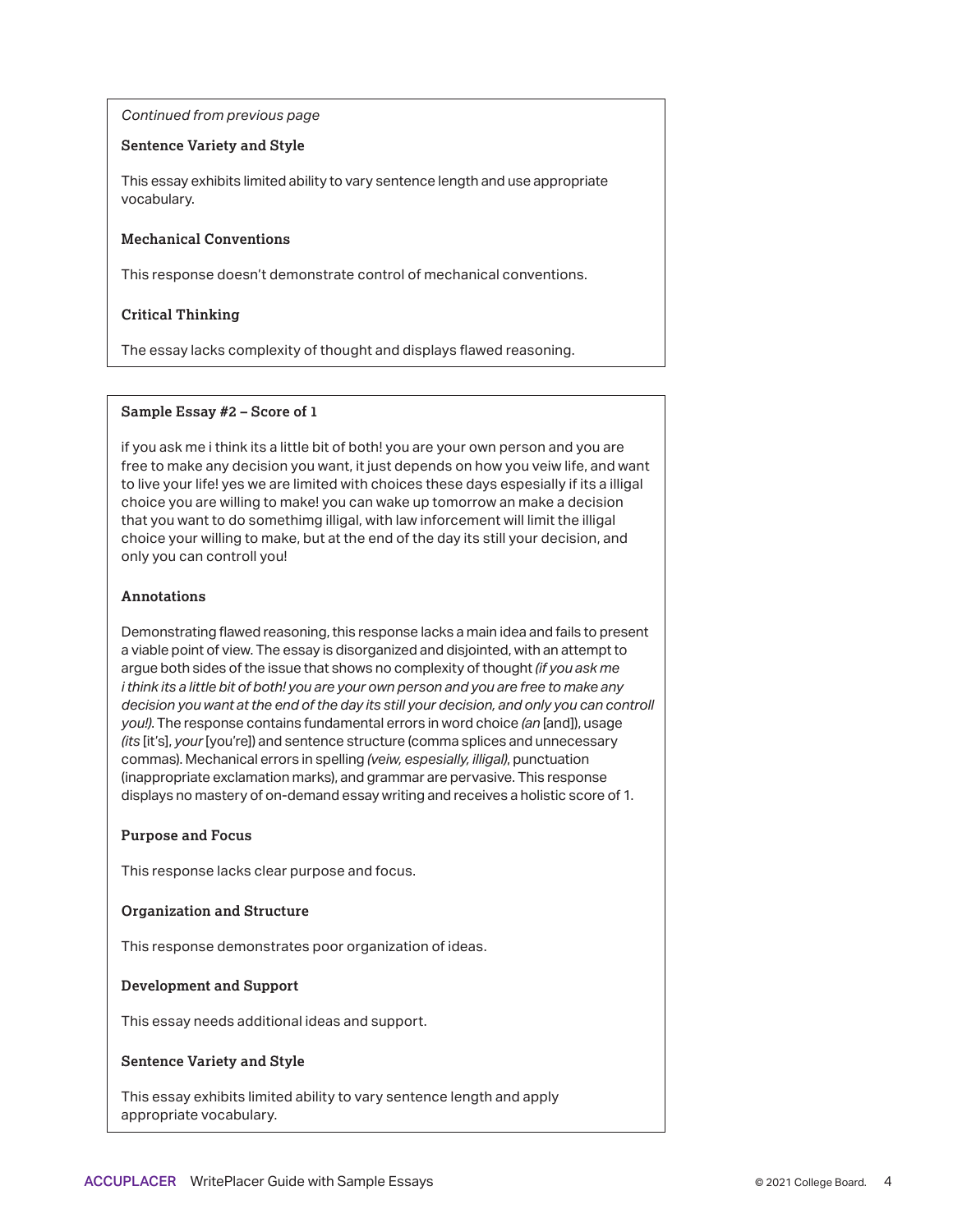#### **Mechanical Conventions**

This response shows poor control of mechanical conventions such as grammar, spelling, and punctuation.

#### **Critical Thinking**

The essay lacks complexity of thought and displays flawed reasoning.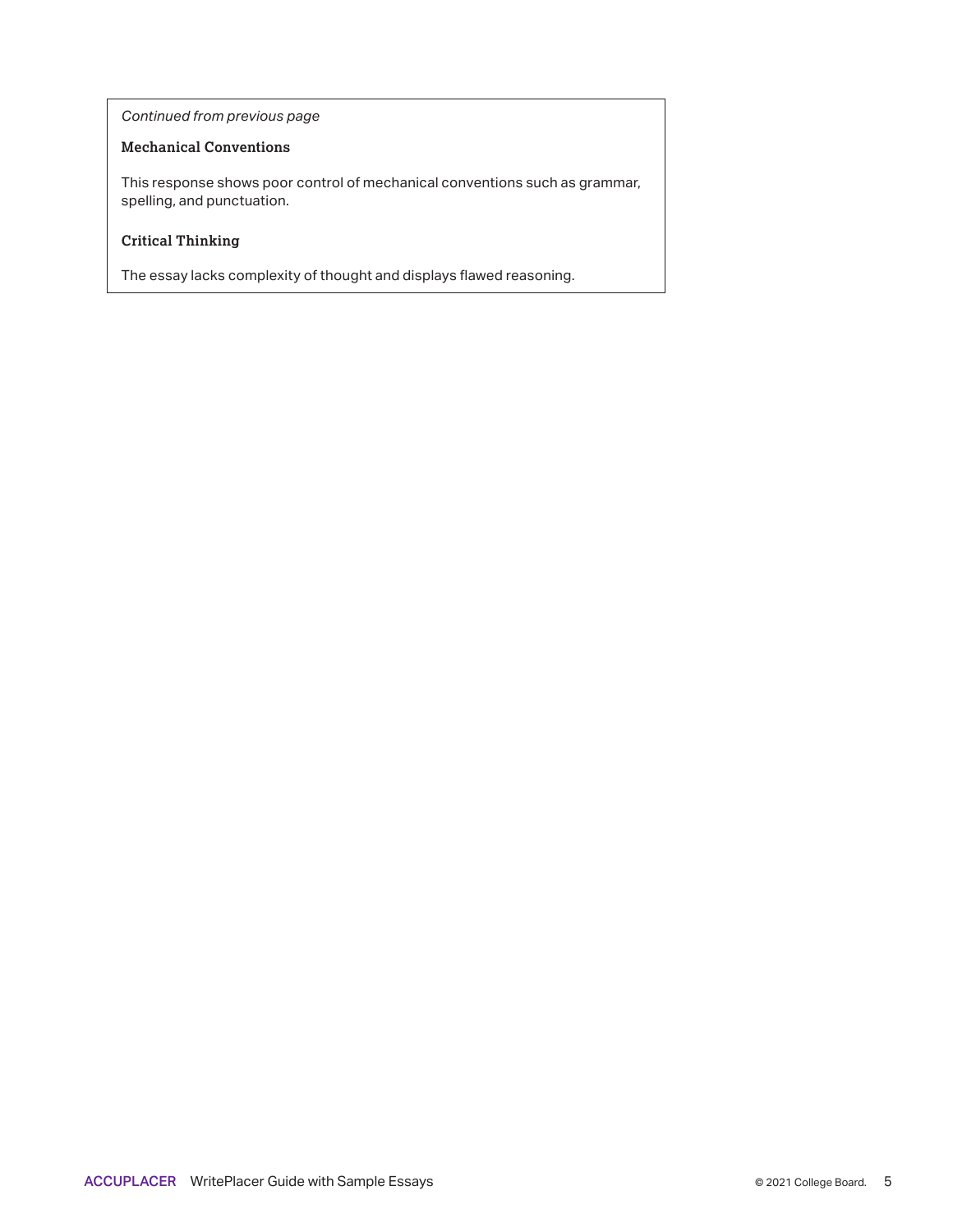#### **Description of Score of 2**

An essay in this category demonstrates *very little mastery* of on-demand essay writing. Flawed by *many or most* of the following weaknesses, a typical essay:

- presents a vague or limited point of view on the issue
- demonstrates little awareness of audience
- **presents an unclear main idea**
- demonstrates weak critical thinking with little complexity of thought or with flawed reasoning
- organizes ideas ineffectively, demonstrating a problematic progression of ideas
- displays numerous errors in word choice, usage, and sentence structure
- contains significant spelling, grammar, punctuation, and mechanical errors

Below are sample essays that received a score of 2. The annotations explain why the essay received the indicated score.

#### **Sample Essay #1 – Score of 2**

I think we are imited in the choices we as people can make because we cant just go out into the world and start doing things we are not supposed to do. There will always be a line we will never be able to cross. because life is all about making the right choices and following the government rules because we are not free, if we were to be free the government wouldnt control us just like they do know. they cant leave us free because there are people that are out of mind because

It depends on how each person acts and decides to make the right choices. There are some people that are not capable of being 100% free and they make the wrong choices. even if each person is responsible of their actions. That is why there are rules that we need to follow throughout our lifes thats what wil defind our future. being that I think we should be limited in the choices we can make we should not be free we need to fight for what we think is good for us.

#### **Annotations**

Demonstrating weak critical thinking, this essay attempts to develop a vague point of view *(I think we are imited in the choices we as people can make because we cant just go out into the world and start doing things we are not supposed to do)*. A lack of clarity inhibits the reader's ability to discern connections between statements. This leads to a problematic progression of ideas as evidenced in the transition between the first and second paragraphs *(if we were to be free the government wouldnt control us just like they do know. they cant leave us free because there are people that are out of mind because It depends on how each person acts and decides to make the right choices)*. Similarly, the final sentence of the essay indicates disorganization by presenting two vague ideas with no apparent linkage *(we should be limited in the choices we can make . . . we need to fight for what we think is good for us)*; Numerous errors in word choice, usage, and sentence structure obscure meaning *(That is why there are rules that we need to follow throughout our lifes thats what wil defind our future. being that I think we should be limited in the choices we can make we should not be free we need to fight for what we think is good for us)*. This response demonstrates very little mastery of on-demand essay writing and receives a holistic score of 2.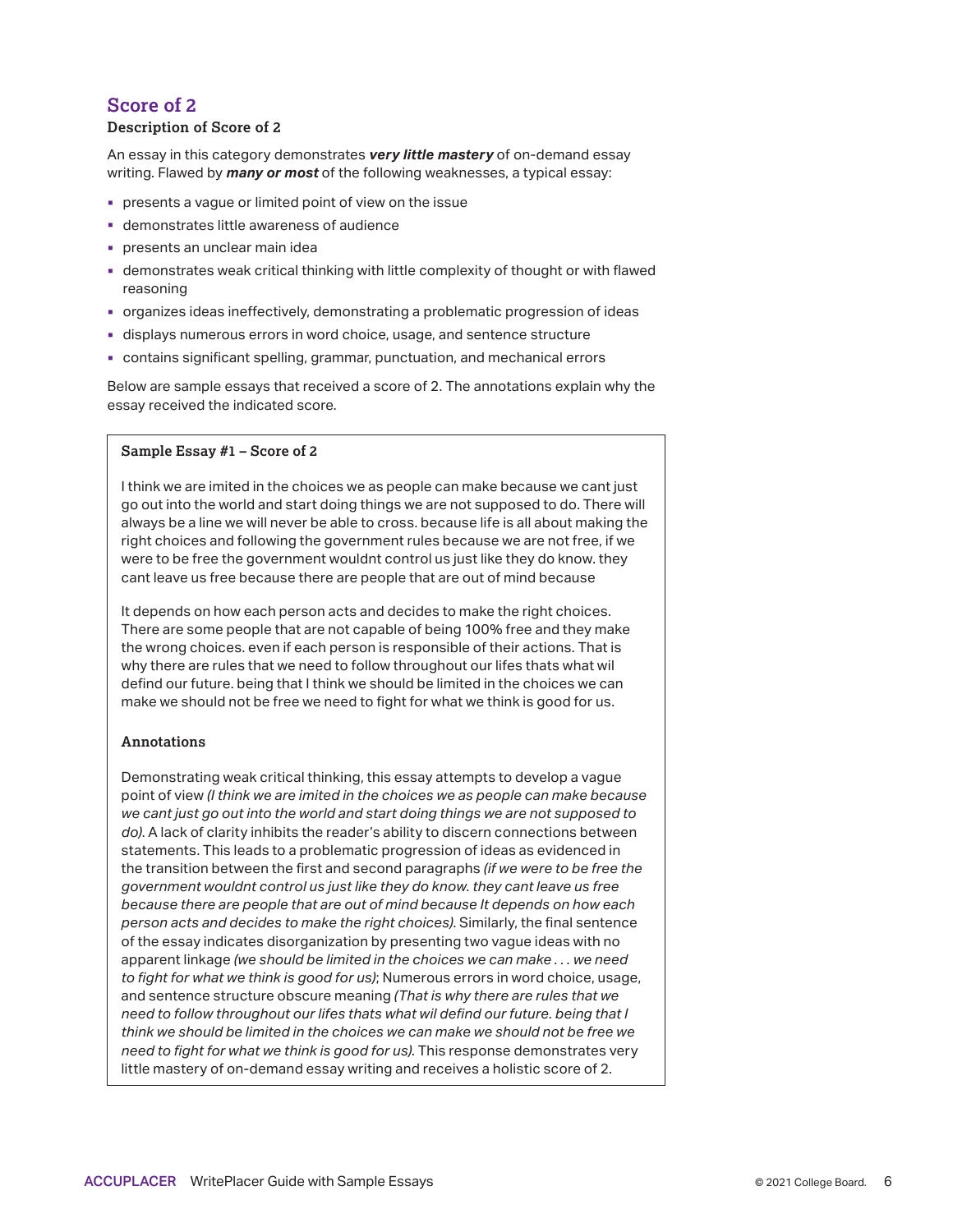#### **Purpose and Focus**

This response lacks clear purpose and focus.

#### **Organization and Structure**

While there is an attempt at an organizational structure with paragraphing, unclear ideas create problems with progression.

#### **Development and Support**

This essay needs additional ideas and support, as many of the ideas are unclear.

#### **Sentence Variety and Style**

This essay exhibits limited ability to vary sentence length and apply appropriate vocabulary.

#### **Mechanical Conventions**

This response shows poor control of mechanical conventions such as grammar, spelling, and punctuation.

#### **Critical Thinking**

The essay shows insufficient reasoning and lacks complexity of thought.

#### **Sample Essay #2 – Score of 2**

I personally think that we would have a limited in the choices we can make. The reason i think this would have be because in life you can not always get what you want, you are always limited to things around you. Sure you can make some of your decisions but not all; if we were aloud to make all of the decisions we do there would be alot of slip up and accidents. Some stuff that we do are our responsibility, well actually most stuff we do wrong are, you should give yourself limited choice to make a decision. Then just coming up with one thing; then something goes wrong and then you really start thinking mabye i should of limited myself and thought everything through the going for the one thing i decided on. This is why i do personally think there should be a limit on making your own decisions.

#### **Annotations**

Although the response attempts to address Marino's claim concerning "the circumstances of our lives" *(you are always limited to things around you)*, it presents a limited point of view and unclear main idea *(we would have a limited in the choices we can make)*. The essay lacks specific examples to clarify the position, instead offering insufficient support that demonstrates little complexity of thought *(alot of slip up and accidents)*. The writer continues to develop a vague point of view later in the response, recommending a method for making decisions *(you should give yourself limited choice)* rather than examining whether people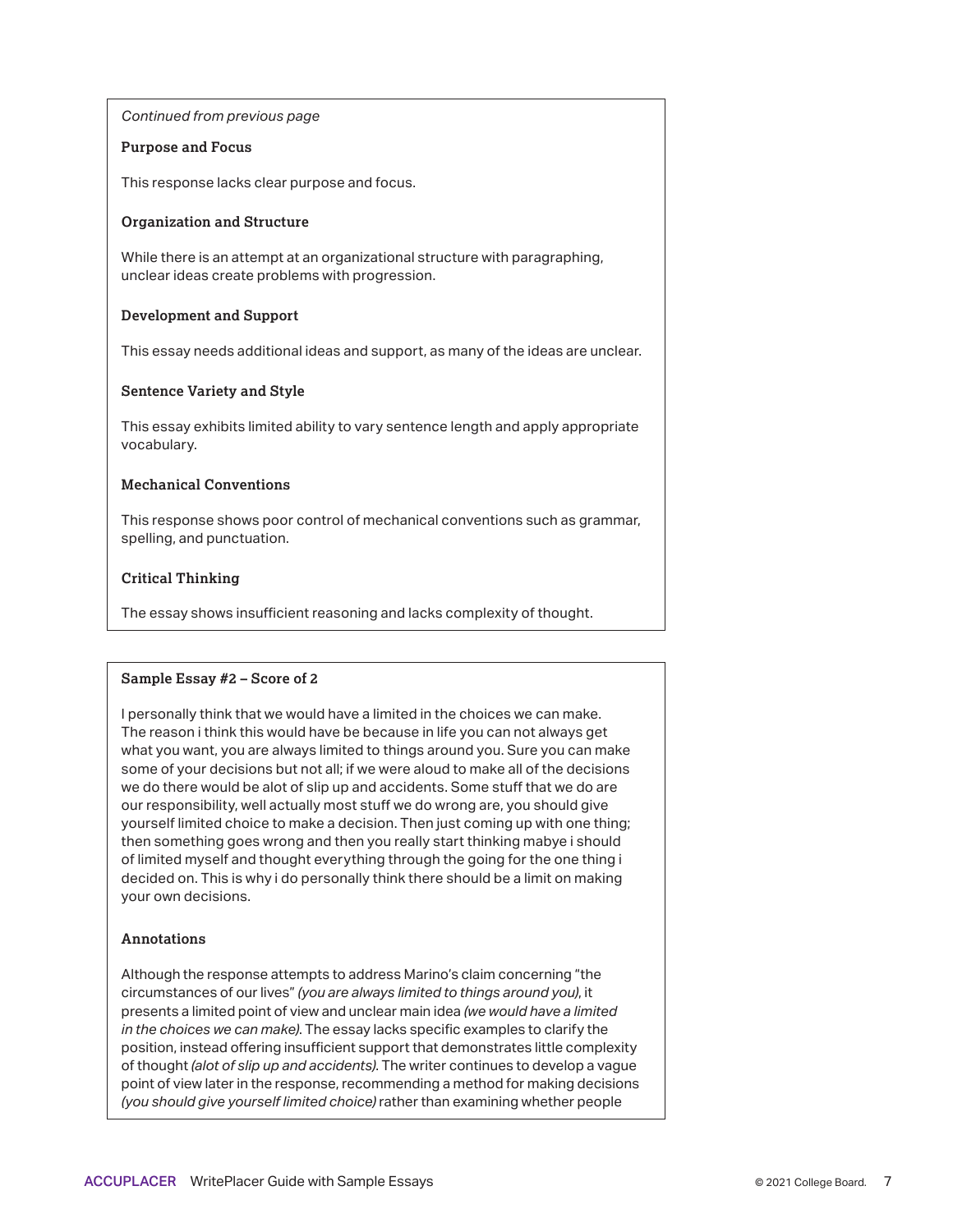should take absolute responsibility for their decisions. Ineffective organization prevents a progression of ideas *(Then just coming up with one thing; then something goes wrong and then you really start thinking mabye i should of limited myself)*. The essay contains significant errors in usage (*aloud* [allowed], *should of*) and sentence structure, as well as problems with spelling, grammar, and punctuation. This response demonstrates very little mastery of on-demand essay writing and receives a holistic score of 2.

#### **Purpose and Focus**

This response lacks clear purpose and focus.

#### **Organization and Structure**

This response demonstrates ineffective organization of ideas.

#### **Development and Support**

An absence of specificity weakens support and contributes to a lack of clarity.

#### **Sentence Variety and Style**

This essay exhibits limited ability to vary sentence length and vocabulary.

#### **Mechanical Conventions**

This response shows poor control of mechanical conventions such as grammar, spelling, and punctuation.

#### **Critical Thinking**

The essay shows insufficient reasoning and lacks complexity of thought.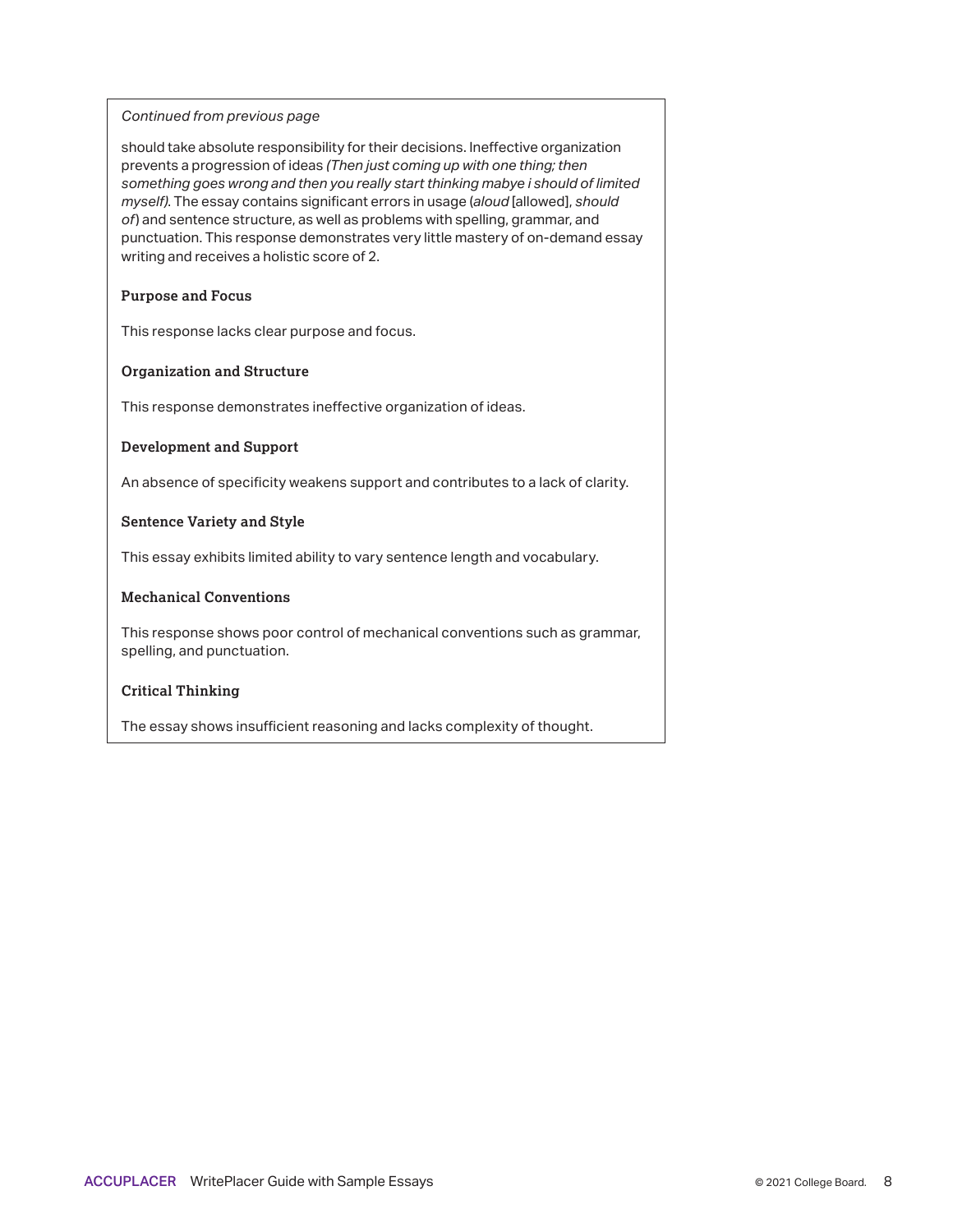#### **Description of Score of 3**

An essay in this category demonstrates *little mastery* of on-demand essay writing. Flawed by *one or more* of the following weaknesses, a typical essay:

- presents a vague or limited point of view on the issue
- demonstrates little awareness of audience
- attempts to develop the main idea though that attempt is inadequate
- demonstrates weak critical thinking with little complexity of thought or with flawed reasoning
- provides inappropriate or insufficient examples, reasons, or other evidence to support its position
- is poorly organized and/or focused or demonstrates serious problems with coherence or progression of ideas
- displays limited word choice and little sentence variety
- contains many errors in mechanical conventions of usage, sentence structure, grammar, spelling and punctuation

Below are sample essays that received a score of 3. The annotations explain why the essay received the indicated score.

#### **Sample Essay #1 – Score of 3**

Honestly, I think we should be able to make our own decisions because, it is our life. We can do whatever we want with it. If we go through rough obstacles, we have to manage to work them out. Some of us might even be successful with our decision or not. You chose your own decision. You should not have to be limited on your choices that you make. Some people might not like the fact that, they can not go over a certain amount of decisions they can make. One example is, you are going to a store to buy some groceries. You see a delicious candy bar. You are not sure if you should take it. It is your own decision. In todays world, we are not limited on our own decisions. We can make millions of decisions in life. Maybe you should just over think it and, make the good decisions at least. We are responsible enough to make our own decisions. We should need to have someone near us telling you,' You have gone over your limit of decisions'. If you are mature enough to do the right things, you are old enough to make your own decisions, but the good ones. Yes, some people will choose the wrong the decision, but it was their own choice. I am against us people today having to be limited in the choices you make. I agree that it is better to just be responsible and make and choose your own decision. You are an adult. Now some people will be totally against that. But, I am very thankful that now the time I'm living in, we make and choose our own decisions. We do not need anybody to be telling us what we can or can not do. In conclusion, today we do not have to be limited over the choices we make. We can make and choose our own decisions. We are free to make and choose our own decisions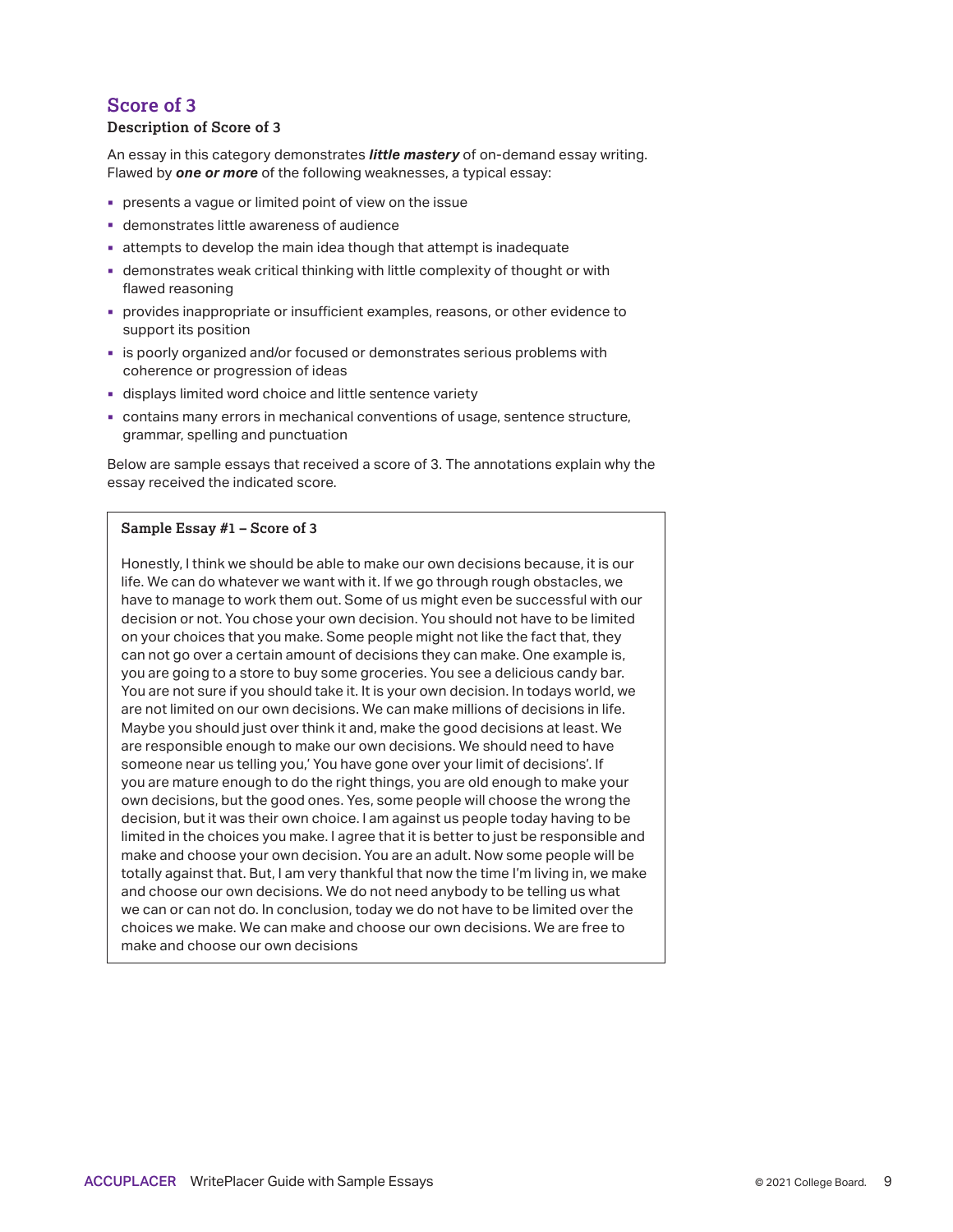#### **Annotations**

This response presents a limited point of view, narrowing the focus from responsibility for decisions to whether we should be able to make our own decisions. Although the writer attempts to address the notion that circumstances beyond our control govern our decisions and impact responsibility, this idea provides little complexity of thought *(we have to manage to work them out......It is your own decision)*. A subsequent attempt to address responsibility is similarly inadequate, as the essay merely asserts that *"it is better to just be responsible"* but does not provide sufficient evidence to support this claim. The writer repeats the same general argument throughout the essay, diminishing coherence and demonstrating serious problems with the progression of ideas *(You chose your own decision. … It is your own decision. … you are old enough to make your own decisions, but the good ones)*. The response contains limited word choice *(decisions is used in most sentences)* and little sentence variety, along with many errors in the mechanical conventions of usage, sentence structure and grammar. This response demonstrates little mastery of on-demand essay writing and receives a holistic score of 3.

#### **Purpose and Focus**

This response does not fully communicate purpose, and focus is inconsistent.

#### **Organization and Structure**

This response demonstrates limited organization of ideas.

#### **Development and Support**

This response has insufficient support for its ideas.

#### **Sentence Variety and Style**

This essay shows inconsistent control of sentence variety, word choice, and flow of thought.

#### **Mechanical Conventions**

This response shows limited control of mechanical conventions.

#### **Critical Thinking**

The essay shows insufficient reasoning and lacks complexity of thought.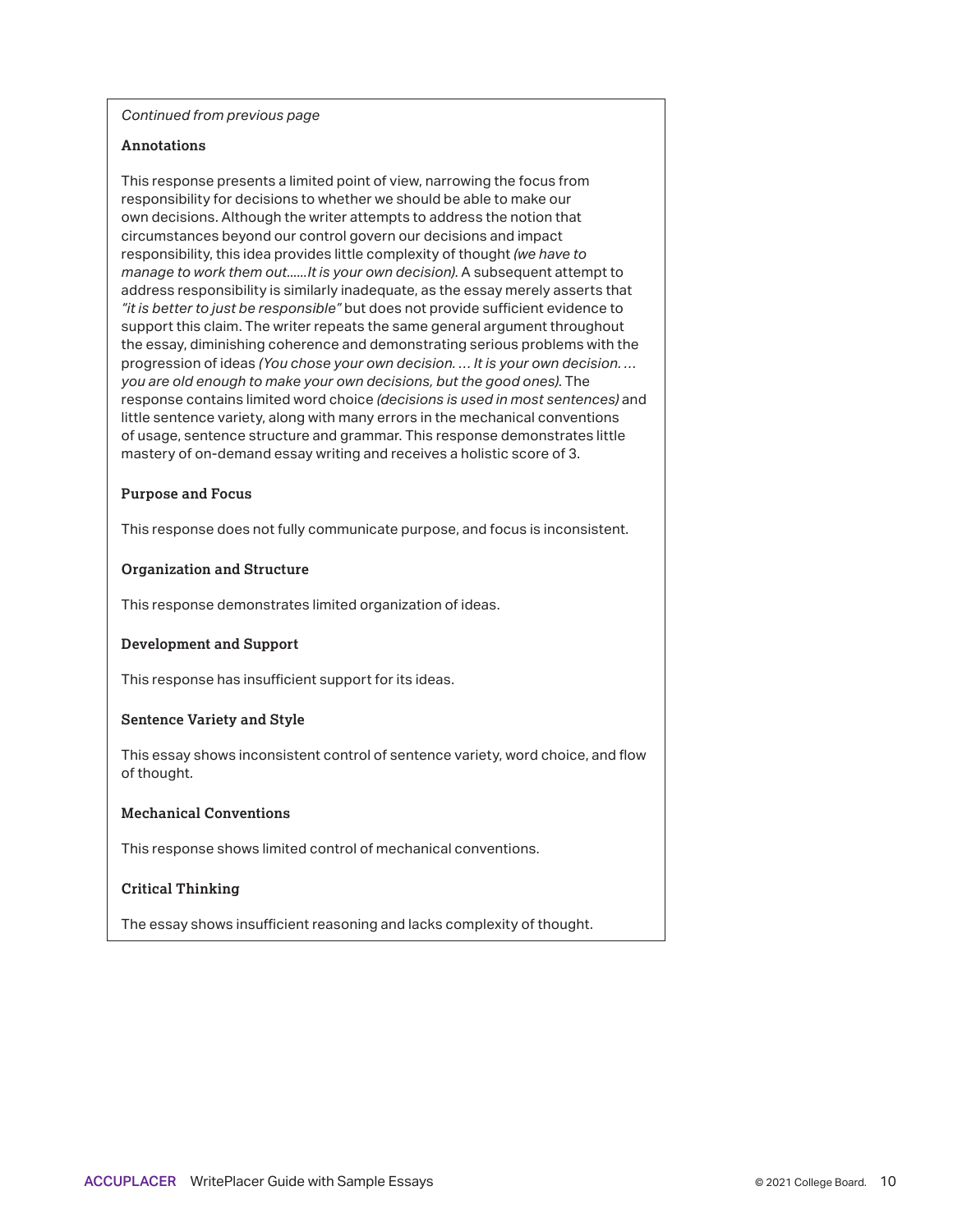#### **Sample Essay #2 – Score of 3**

We are limited in the choices that we can make by a number of things. First we are restricted by our government, who sets rules that we have to abide by. Next is our schools, because they set a certain standard on our classes and we have to meet their requirements and also we are limited in our actions when we are at work. Our government has laws that we have to go by or we will be fined or punished for not abiding by them. Hitler came up with all sorts of rules and conditions and if they weren't followed he would have the citizen executed. In our school we don't have very much freedom in choicing which courses we want to take because we have so many mandatory ones that has to be taken in order to get enough credits to graduate such as 3 years of Math 4 years English and 3 years of Reading and Writing. And last but not least when you get a job nearly every employer has a certain code that you have to go by in order to work for them. Some companies have started banning you from bringing your bible to work to read on your break or talking religion to your coworkers. So all in all I think we are limited in the choices we can make by our government, schools and our employers.

#### **Annotations**

Demonstrating weak critical thinking, this essay develops a limited point of view, agreeing with Marino's assertion that various entities (e.g., government, school, employers) limit our choices but fails to address the issue of whether we are responsible for actions we take. The writer attempts to provide evidence that choices are limited, but disjointed and list-like examples lead to a problematic progression of ideas *(Hitler came up with all sorts of rules and conditions . . . in our school we don't have very much freedom in choicing which course we want to take)*. Errors in grammar *(mandatory ones that has to be taken)*, usage *(choicing)*, and punctuation (both missing and incorrectly placed commas) occur throughout the essay. This response exhibits developing mastery of on-demand essay writing and receives a holistic score of 3.

#### **Purpose and Focus**

This response doesn't fully communicate purpose, and focus is inconsistent.

#### **Organization and Structure**

This response displays poor organization of ideas.

#### **Development and Support**

This response has insufficient support for its ideas.

#### **Sentence Variety and Style**

This essay shows inconsistent control of sentence variety, word choice, and flow of thought.

#### **Mechanical Conventions**

This response shows limited control of mechanical conventions.

#### **Critical Thinking**

The essay shows insufficient reasoning and lacks complexity of thought.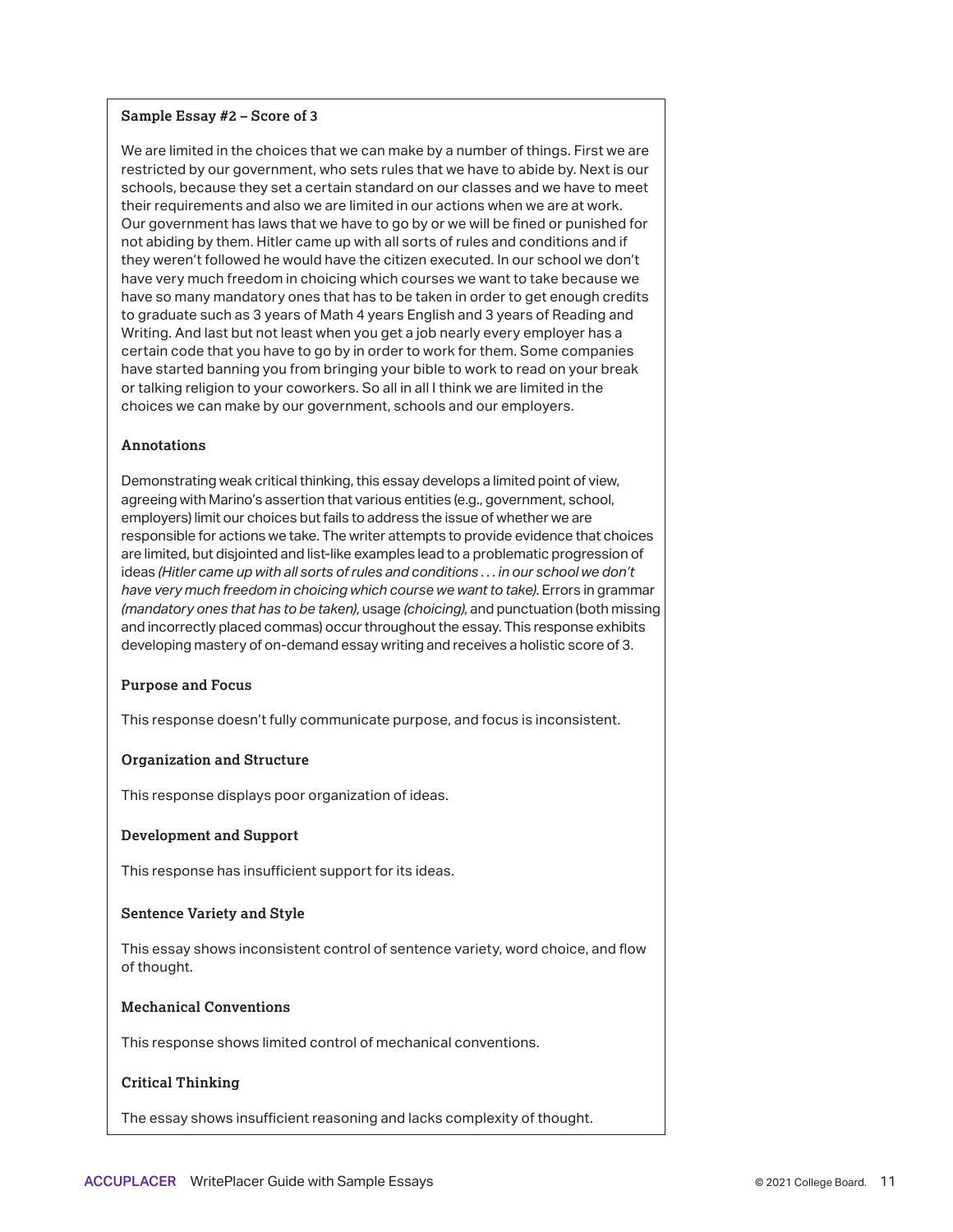#### **Description of Score of 4**

An essay in this category demonstrates *developing mastery* of on-demand essay writing. A typical essay:

- develops a viable point of view on the issue
- may stray from audience and purpose
- demonstrates some critical thinking but may do so inconsistently or use inadequate examples, reasons, or other evidence to support its position
- may lack control of organization or focus, demonstrating some lapses in coherence or progression of ideas
- contains some errors in sentence structure and use of grammatical conventions such as word choice, usage, spelling, and punctuation

Below are sample essays that received a score of 4. The annotations explain why the essay received the indicated score.

#### **Sample Essay #1 – Score of 4**

America manipulates people to believe they are free to make their own choices;however, people are obligated and manipulated to make choices they do not agree with, such as, in a job, college, and everday life. Decisons come along with consquences, good or bad, its up to the person to choose which path to take. First example, at a work area, an employee is designated duties to fullfill his or her position, but its up to them if they want to complete the job or they get laid off which is a form of limited choices. This country runs off money, people work based on how much income they are given. You pay them more they do more. As a student in college, in order to graduate with a degree of their choice, the student has to complete a number of credits and meet all expectations. Student is left with either one or two choices, complete all assignments or fail out of school and have a minimun wage job. Majority of the people refuse to settle for minimum jobs such as waitressing, retail, and jobs based off commission. So they pay however much they need to complete school. In everyday life, people walk on eggshells throughout their day. If the people were free to make their own choices why are there law enforcers to regulate rules? The judicial justice to punish criminals? This country gives their people limited choices, but pursades them feel as if they have no limitations on their choices;however, people are afraid of the law so they tend to limit themselves as well. The higher power-the law intimidate people who have less money or less power. Majority of those who do not have limited choices, have a higher power and in order to have higher power money is needed. Moral of the story, America manipulates their people in the direction in favor for them.

#### **Annotations**

The writer presents a viable point of view on the issue, arguing that we are manipulated by outside forces into making the choices we make. The response demonstrates some critical thinking but does so inconsistently. For example, the writer introduces a thought-provoking idea that America fosters an illusion of free choice, but inadequate examples prevent a fuller exploration of this topic. The essay outlines decisions and consequences *(. . . complete all assignments or fail out of school*) but neglects to address the deeper question of whether we should take responsibility for our choices or whether we make choices because of forces beyond our control. Lapses in coherence occur as the writer strings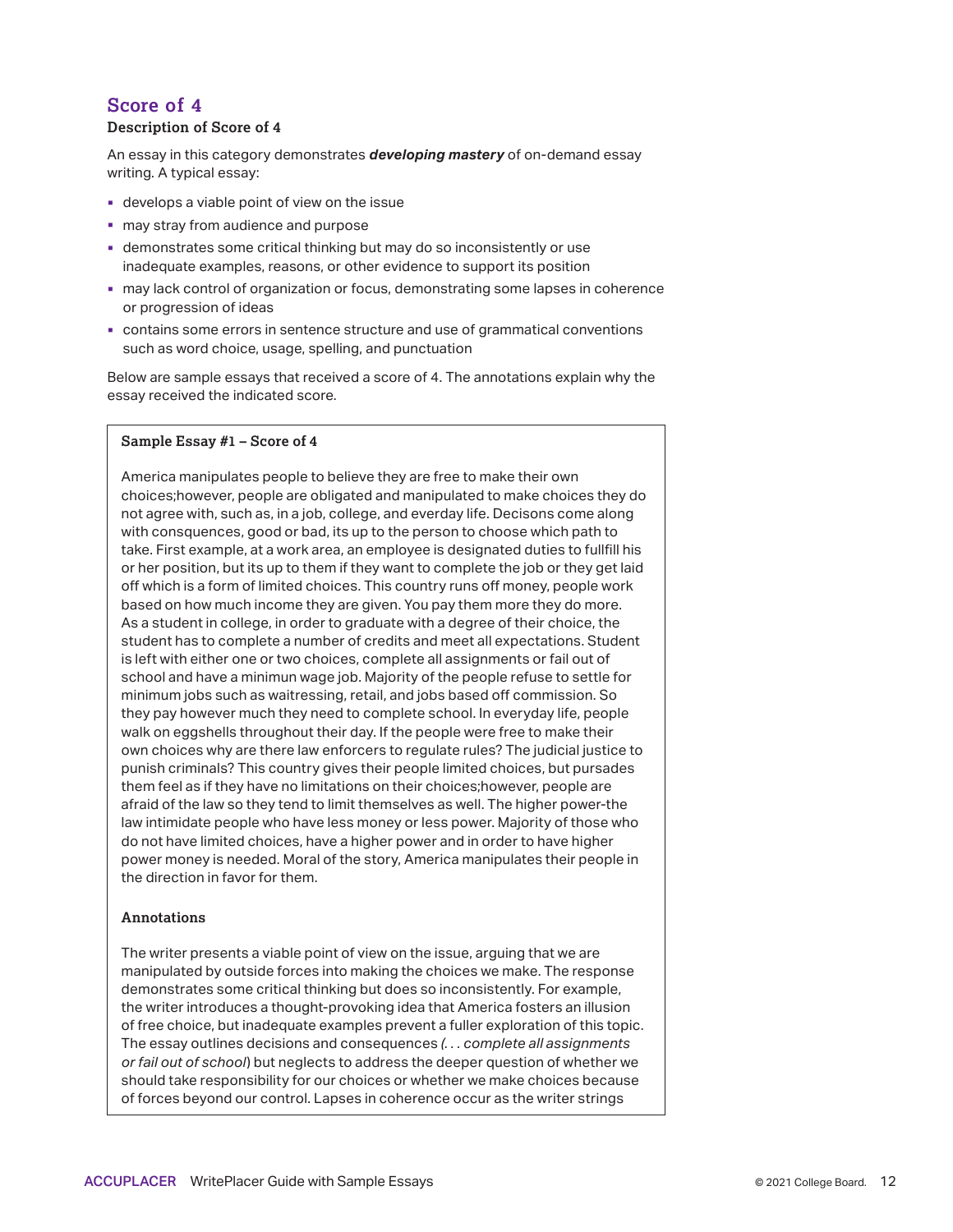together unrelated ideas *(In everyday life, people walk on eggshells throughout their day. If the people were free to make their own choices why are there law enforcers to regulate rules?)*.

The response contains errors in punctuation, grammar, and sentence structure (First example, at a work area, an employee is designated duties to fulfill his or her position, but its up to them if they want to complete the job or they get laid off which is a form of limited choices). This response exhibits developing mastery of on-demand essay writing and receives a holistic score of 4.

#### **Purpose and Focus**

This response doesn't fully communicate purpose, and focus is inconsistent.

#### **Organization and Structure**

This response displays a lack of control over the organization of ideas.

#### **Development and Support**

This response has limited support for its ideas.

#### **Sentence Variety and Style**

This response shows inconsistent control of sentence variety, word choice, and flow of thought.

#### **Mechanical Conventions**

This response shows limited control of mechanical conventions.

#### **Critical Thinking**

The essay shows limited clarity and complexity of thought.

#### **Sample Essay #2 – Score of 4**

Each and every person is able to freely make their own decisions. This is a process that man has been able to do from the very beginning. With out the chance of being able to make free decisions then as an individual or as a whole, many complications can start to arise.

In my life there has been many choices that have been made. many that were never easy. Apart from day to day decisions to ones that could impact you, your friends, your family, or just those around you regardless of who they may be.The decision that one is able to make, can have so many outcomes. One day an individual could help make a work center run more efficently, because they made a decision that would help both themself and the others around them. On the other hand that same individual could have just as easily made a completly different choice, with a result could end up a lot worse for that one person or someone else.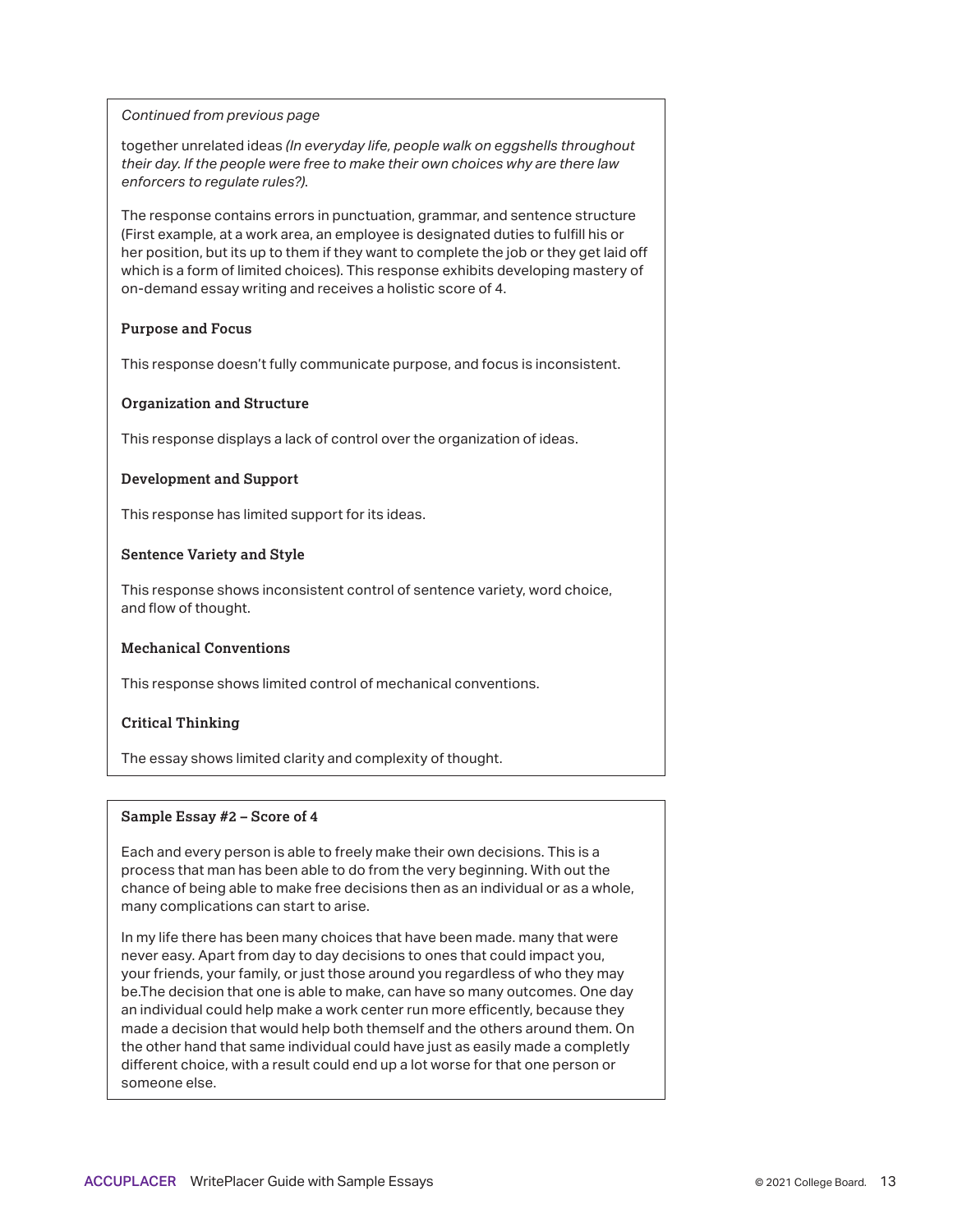Each and every day, there are men and women that freely choose to put them selves in harms way. No one has threatened them that they must go do this or else. I see on a daily Basis people that go and put on a uniform because they chose to do it. Yes, each person has their own reason for doing what they do, however each one that does this still does this freely.

You may be limited on your choices at a current time, but that could be because of everything going on around you. If we lived in a world ruled with limitations set daily and you couldn't go out side of what has been set, then i do think that problems would start occuring. The oppurtunity of Free Choice is an amazing gift that people either take advantage of and help adavance them selves with or throw away with a single bad choice. Either way we are still free to make our own choices and i think that will stay that way for a little while longer.

#### **Annotations**

This response presents a viable point of view and displays some critical thinking; however, certain examples lack sufficient elaboration to establish a clear connection to the issue of responsibility *(One day an individual could help make a work center run more efficiently, because they made a decision........On the other hand that same individual could have just as easily made a completly different choice, with a result could end up a lot worse)*. Other examples, such as the discussion of dangerous careers in the third paragraph, are inappropriate, straying from the purpose of the prompt (taking responsibility for choices). The writer eventually tackles the idea of outside forces inhibiting choice in the final paragraph, but the complexity of the prompt's question is not addressed coherently across the body of the essay. In addition, some ideas are introduced but not developed *(If we lived in a world ruled with limitations set...problems would start occuring)*. This leads to problems in the progression of ideas, as the writer moves on to a different topic *( ....Free Choice is an amazing gift)*. Some errors in spelling, grammar, and punctuation occur. This response exhibits developing mastery of on-demand essay writing and receives a holistic score of 4.

#### **Purpose and Focus**

This response doesn't fully communicate purpose, and focus is inconsistent.

#### **Organization and Structure**

In spite of lapses in progression, the response follows a limited organizational plan.

#### **Development and Support**

This response has limited support for its ideas.

#### **Sentence Variety and Style**

This essay shows inconsistent control of sentence variety, word choice, and flow of thought.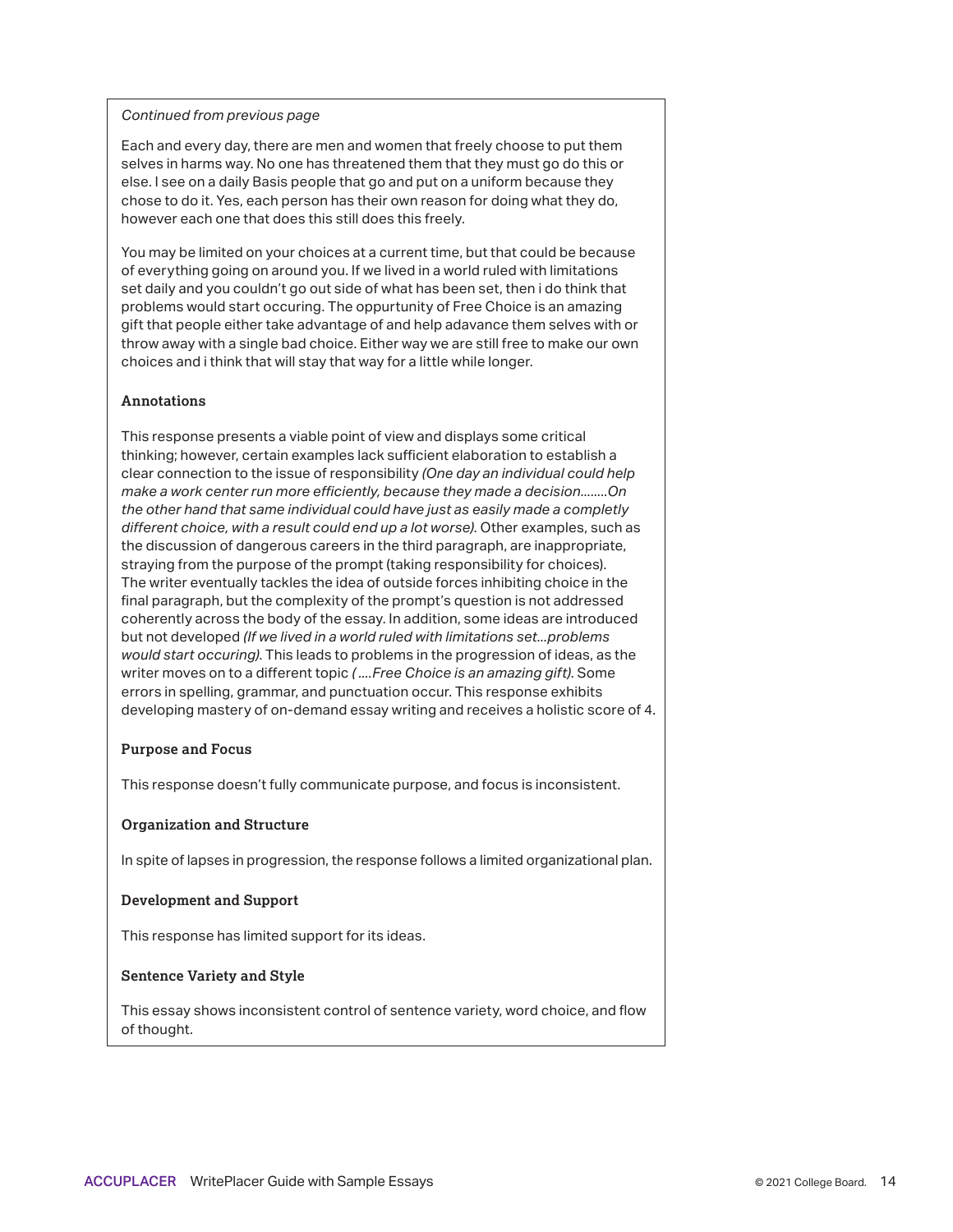#### **Mechanical Conventions**

This response shows limited control of mechanical conventions.

#### **Critical Thinking**

While demonstrating some critical thinking, this essay shows limited clarity and complexity of thought.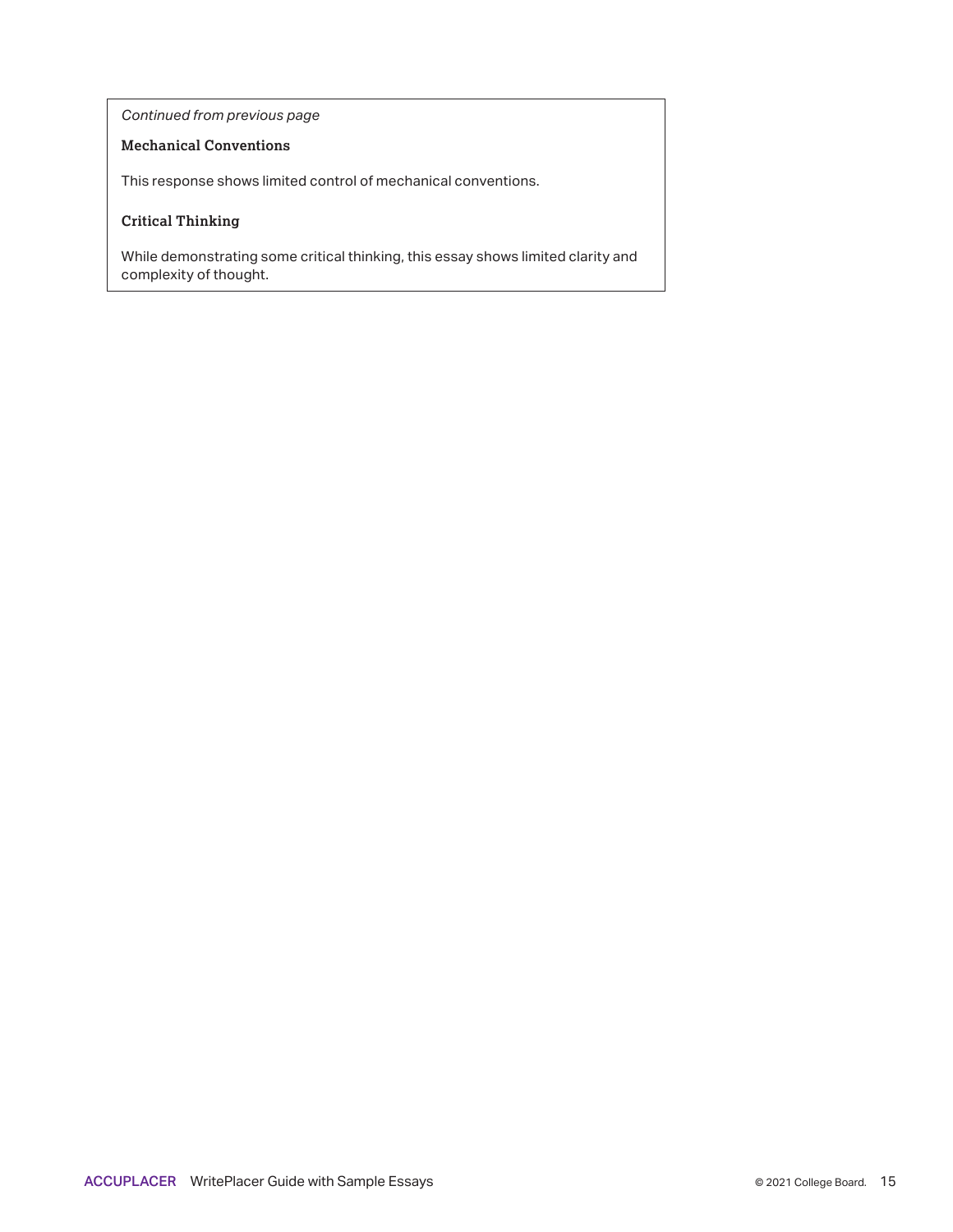#### **Description of Score of 5**

An essay in this category demonstrates *adequate mastery* of on-demand essay writing, although it will have lapses in quality. A typical essay:

- develops a viable point of view on the issue
- may stray from the audience and purpose but is able to refocus
- demonstrates competent critical thinking, using adequate examples, reasons, and other evidence to support its position
- is generally organized and focused but could lack coherence and logical progression of ideas
- exhibits adequate but inconsistent control of language
- demonstrates some variety in sentence structure
- contains some minor errors in sentence structure, grammar, spelling, and punctuation

Below are sample essays that received a score of 5. The annotations explain why the essay received the indicated score.

#### **Sample Essay #1 – Score of 5**

Dicisions are endless, it is up to you to make anything happen. You can come from a poor family, and end up a billionaire due to the wise dicisions you made growing up. It can take one mindless dicision to end your hopes of becoming something bigger. You can go from having nothing to having it all based on all your successes in life. For example, my family does not have a lot of money, therefore, my family is living paycheck-to-paycheck. To make sure I do not live the life of worrying, like my mother, I will pursue my dream of becoming a doctor. I will make that decision to change my life for the better. If you are caught up in a sticky situation, it is because you lead yourself by the choices you made in. You are judged by others soley based on your daily decisions, therefore, you are respondsible for your future

You are capable as an adult to make the best decisions, and understand that all things you do in life may come with a consequence. It absolutely can be difficult to understand what the best choice is for you, and if you end up failing, there is always a second chance. Life is all about trial and error. You can test the waters and see all the different outcomes, and choose the best decision that fits you. You may not always choose the right decision, but it can teach you how to address any situation in the future. Every decision you make in life has an effect not only on yourself, but others around you. You are to think before you react, because you can cause trouble between you and your peers. This can be a reason why your decisions make up who you are and how others view your characters.

You are not limited to the decisions you make, because you have full control of your character and how successful you want your future to be. The kind of life you lead is completely in your hands. No one can stop you from accomplishing your goals. Although, there might be bumbs along the way, you are fully capable of going over them. As an adult you are free to make unlimited decisions that make you respondsible for choices, and with great decision making, it will showcase your success.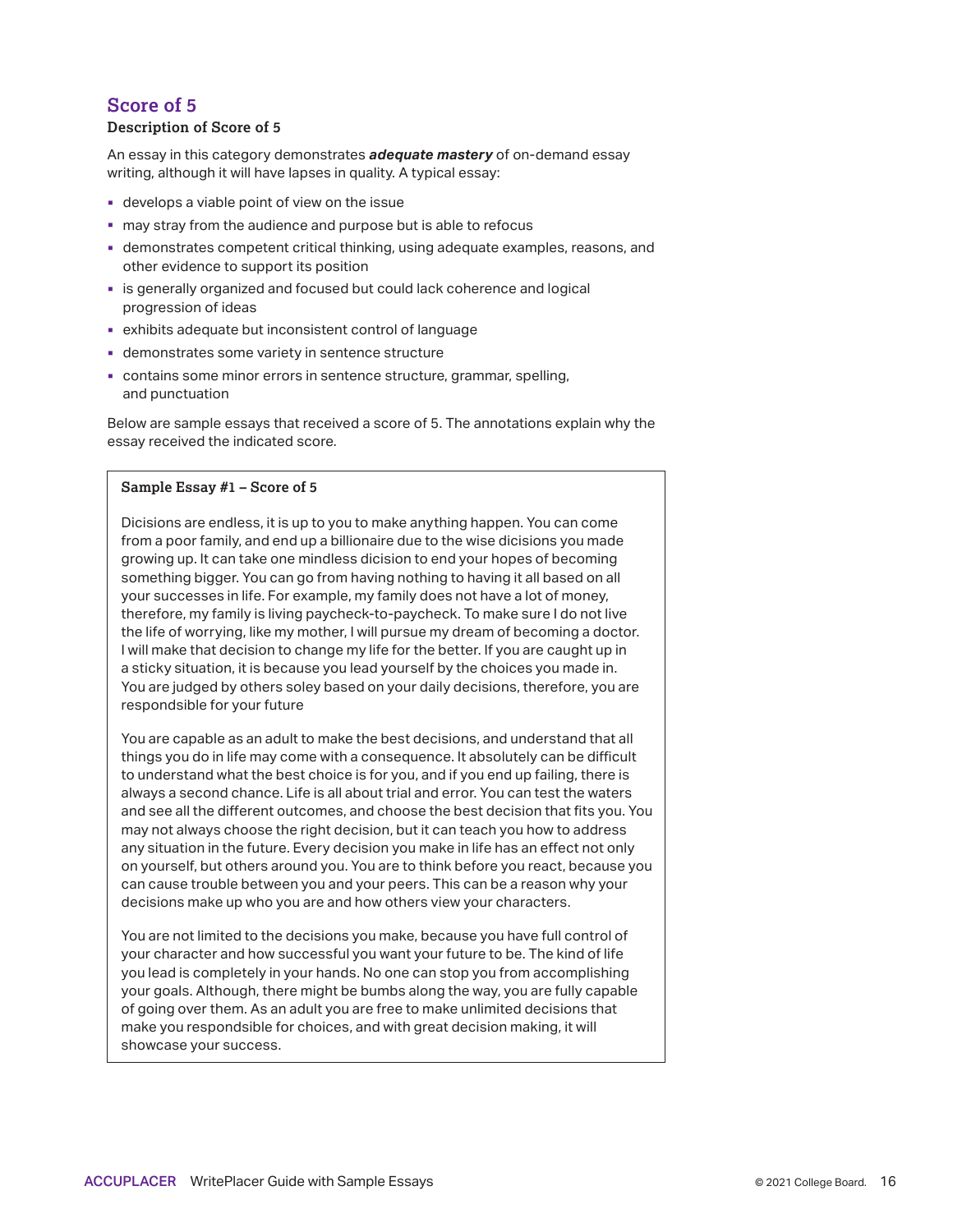#### **Annotations**

The writer vaguely acknowledges the prompt's assertion that circumstances such as *"a poor family"* can define the choices we make and develops a viable point of view, ultimately rejecting the idea that circumstances inhibit our choices *(you have full control of your character and how successful you want your future to be)*. Competent critical thinking adds nuance to the position. This is particularly evident in the second paragraph, which begins by acknowledging the difficulty in determining the best choice but goes on to suggest that even poor choices can equip one to better deal with future difficulties. The writer then expands the topic by recognizing that one's actions affect not only oneself but *"others around you"* as well, offering an implicit rejoinder to Marino's claim that our choices alone cannot determine *"who you are and how others view your characters."* The response is generally organized and exhibits a progression of ideas through the use of extended examples *(my family does not have a lot of money, therefore, my family is living paycheck-to-paycheck. To make sure I do not live the life of worrying, like my mother, I will pursue my dream of becoming a doctor. I will make that decision to change my life for the better)*. Adequate control of language is demonstrated throughout the essay, with some varied sentence structures *(It absolutely can be difficult to understand what the best choice is for you, and if you end up failing, there is always a second chance. Life is all about trial and error)*. This response exhibits adequate mastery of on-demand essay writing and receives a holistic score of 5.

#### **Purpose and Focus**

This response doesn't fully communicate purpose.

#### **Organization and Structure**

This response demonstrates limited organization of ideas.

#### **Development and Support**

This response has limited support for its ideas, as many of the ideas lack specific detailed support.

#### **Sentence Variety and Style**

This essay shows inconsistent control of sentence variety, word choice, and flow of thought.

#### **Mechanical Conventions**

Minor errors occur in spelling, grammar, and punctuation.

#### **Critical Thinking**

While demonstrating some critical thinking, this essay shows limited clarity and complexity of thought.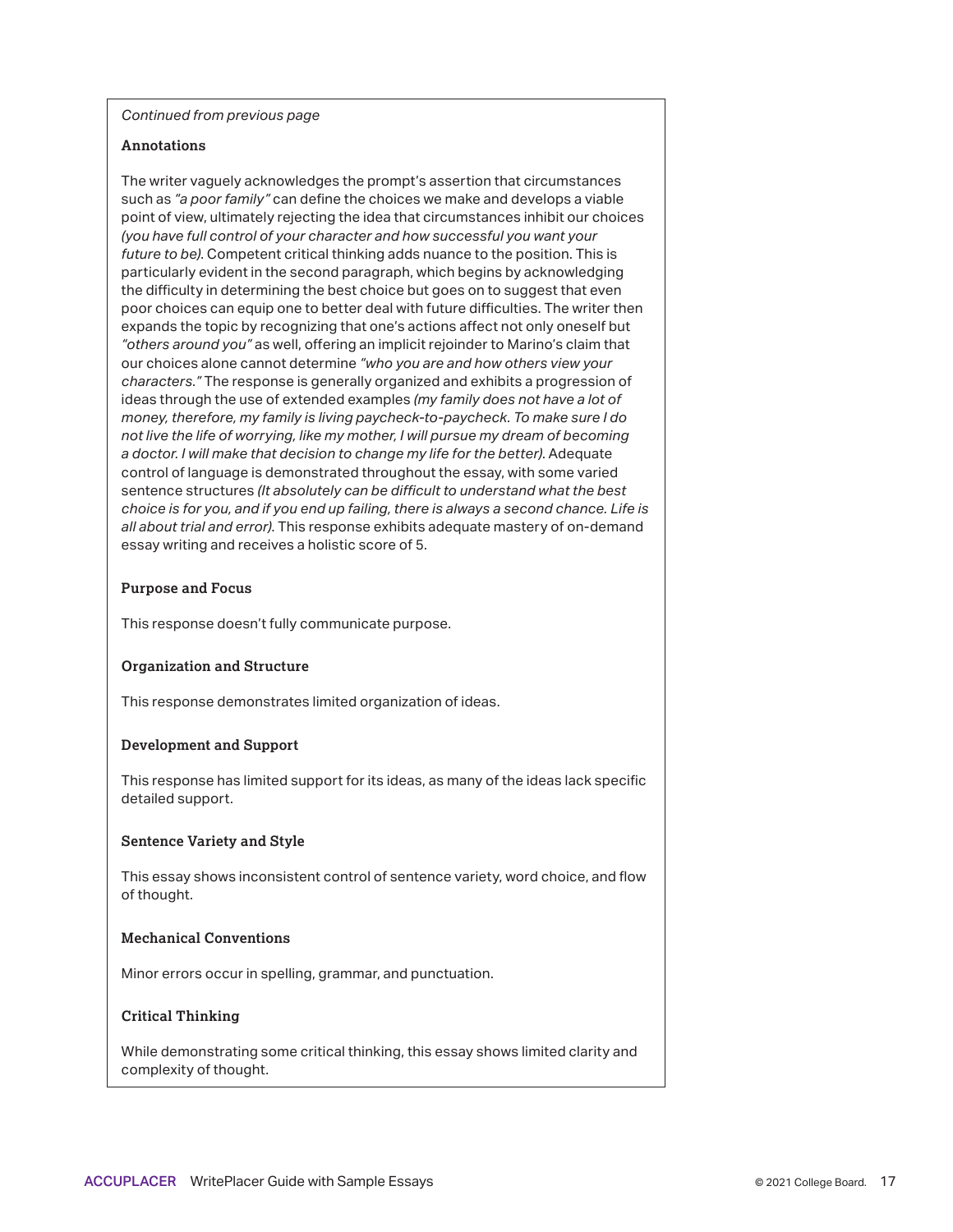#### **Sample Essay #2 – Score of 5**

The ability of decision making is one of a few traits thats differenciates us from animals. As opposed to most other living specimens on this planet who mostly act upon instinct and would appear to have little to no control over the course of their lives, i strongly belive our abilty to think critically has a major impact on we deicde to live our lives. But for the question at hand "are we free to make our decisons or are our choices limited", I would have to say yes to both.

Like stated previously, I belive a humans possesion of critical thinking and kowing right from wrong and so on gives a great ammount of control over out lives. Without which we would be no different than most animals. Every day we wake up we make a decision that could impact the rest our day or maybe even the rest of out lives. for example, what time you should wake up because if you're late again you will lose your job. Even the decions in what we eat day to day or how much excerise we feel like getting will impact our health. All of these are situations we have control over. If I choose to smoke and end up with cancer well thats my fault and no one elses. Ultimately when it comes down to it the paths we deicde to take in life are choices that are made by us and us alone.

Despite being a sentient species, having free will and being able to ultimately control our fates, sometimes the decions we make can be limited to what resources you have available to yourself. Perhaps you are a child and your parents are the only resource you have to accomplish most of anything you like to go for. In that case your parents might be making a lot of decions for you as any good parent would. Mental dissabilities unfortunately can also be a factor when it comes to a persons thought process as they attempt critical decision making.

We as humans posess abilities far greater than many other creatures we share the Earth with. Some like to think it is up to fate to decide how our lives turn out and even that is a decision in itsself. As an intelligent species have total control over our own lives and what we decide to do with it regardless of what influences us or what may be available to help us along the way.

#### **Annotations**

This response presents a viable point of view that demonstrates competent critical thinking *(I belive a humans possesion of critical thinking and kowing right from wrong and so on gives a great ammount of control over out lives)*. Adequate reasoning and evidence support the qualified position that we are free to make decisions, though some limitations exist. The writer provides brief, but appropriate examples of daily decisions people make (e.g., sleep, diet, and exercise) to illustrate the cause and effect relationship between one's choices and their consequences. Generally organized and focused, the essay contains a logical progression of ideas that culminates in a final sentence that clearly expresses the writer's position *(As an intelligent species have total control over our own lives and what we decide to do with it regardless of what influences us or what may be available to help us along the way)*. The essay exhibits adequate but inconsistent control of language: the essay contains some errors in spelling, grammar, and mechanical conventions. This response exhibits adequate mastery of on-demand essay writing and receives a holistic score of 5.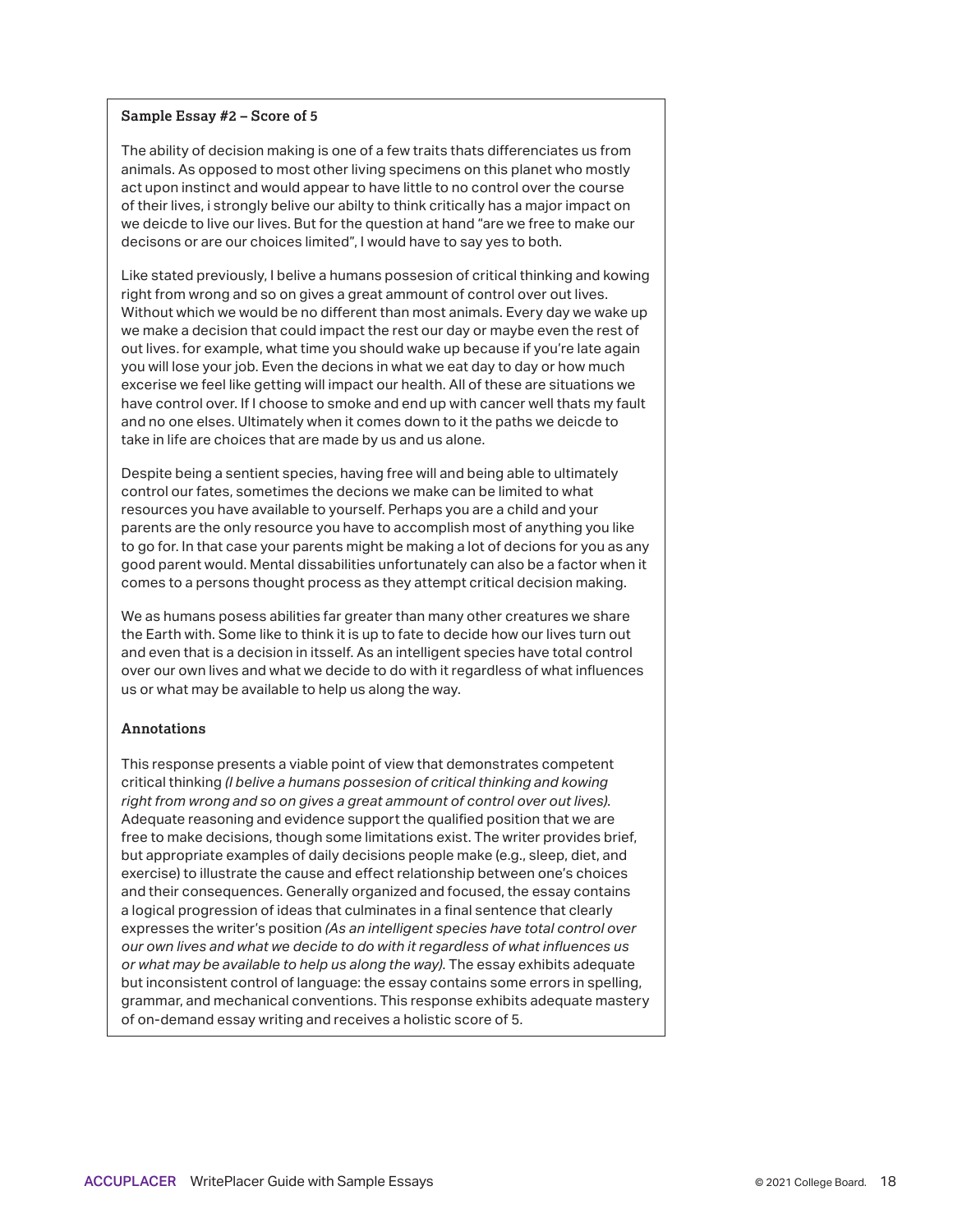#### **Purpose and Focus**

This response doesn't fully communicate purpose.

#### **Organization and Structure**

Transitions help to link ideas, but overall the response demonstrates limited organization of ideas.

#### **Development and Support**

This response has limited support for its ideas. Sentence Variety and Style This essay shows control of sentence variety and structure.

#### **Mechanical Conventions**

Minor errors occur in spelling, grammar, and punctuation.

#### **Critical Thinking**

While demonstrating some critical thinking, this essay shows limited clarity and complexity of thought.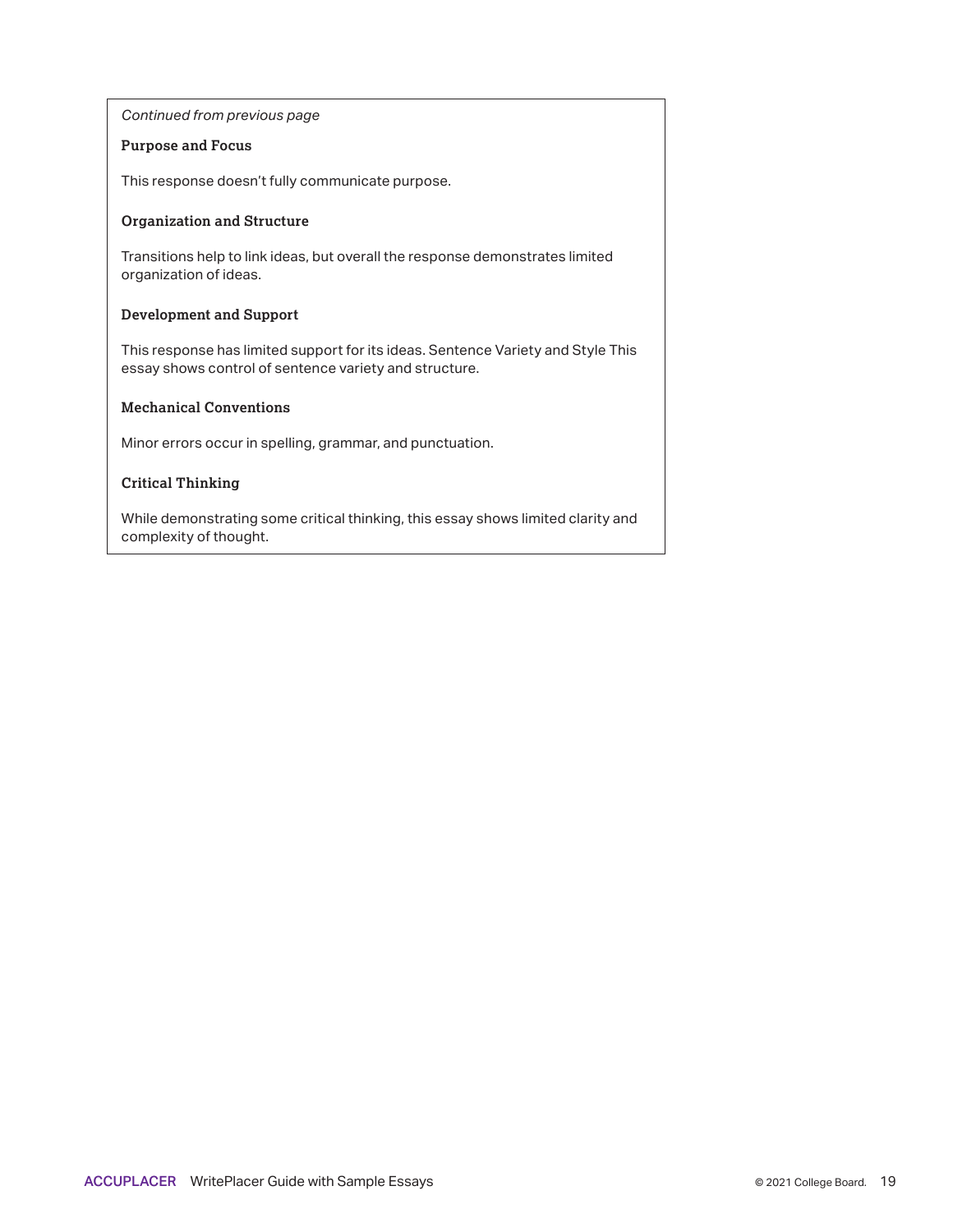#### **Description of Score of 6**

An essay in this category demonstrates *reasonably consistent mastery* of on-demand essay writing, although it may have occasional lapses in quality. A typical essay:

- effectively develops a point of view on the issue
- addresses an appropriate audience and demonstrates a clear purpose for writing
- demonstrates strong critical thinking, generally using appropriate examples, reasons, and other evidence to support its position
- **Example 3** is well organized and focused, demonstrating coherence and a logical progression of ideas
- exhibits consistent control in the use of language
- demonstrates adequate variety in sentence structure
- **is generally free of errors in sentence structure, grammar, usage, spelling,** and punctuation

Below are sample essays that received a score of 6. The annotations explain why the essay received the indicated score.

#### **Sample Essay #1 – Score of 6**

Being presented with options and choosing which path to take is a fundemental part of the human experience. There are multiple possbilities, and no clear cut answer to this question. Sometimes, a situation can't be helped, and there's nothing that can be done about it, whether or not an attempt is made. Other times, a situation can't be helped, but with effort the outcome can be altered. And other times, a situation is the result of a person's actions, with them bringing it upon themselves.

Part of being human is that of course you can't simply do anything, everyone has their own limitations, whether or not they (directly or indirectly) set the limitations for themselves. Minority groups in America such as LGBT+ people, people of color, and Muslims, for example, are limited in what jobs they can secure due to discrimination. People who live in poverty often cannot escape and are trapped in a downward spiral. Teenagers with no stable income or reliable means of transportation can't truly be free either. However, every single person has the potential to break out of their confined cage and create more choices and opportunities for their lives. Something I believe greatly in is that there is never, under any circumstances, a 0% chance, no matter how highly the odds are stacked against.

One wonderful example of this difficult, amazing feat is Alexander Hamilton. He was an illegitimate child who lost both of his parents by teenagehood, living in poverty and having nothing. He grasped at every straw he could, not only managing to escape his brutal life in the Carribeans, but making himself into one of the most important figures in American history. Even once he got to the mainland, he could have lost it and give into despair, but he continued to climb and persevere. He is the epitome of a person getting their own freedom to make their decisons. However, even so, as George Washington's right hand man, as a husband and father, and as the Secretary of the Treasury, his decisons were still limited, and he didn't have total freedom, (though at that period it was mostly due to social pressures and not wanting to lose his position or reputation rather than not having the means).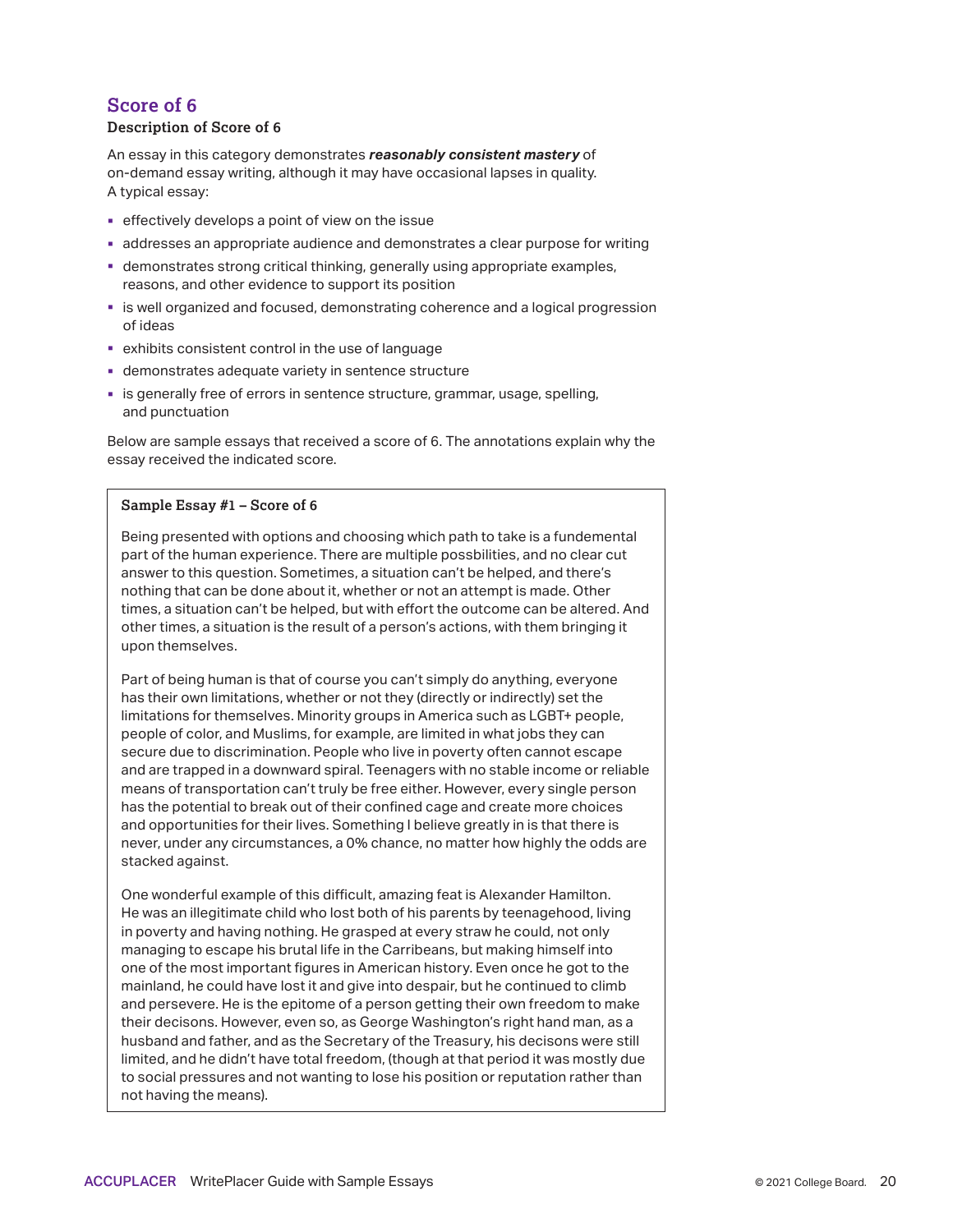In short, there is no easy answer to this. Technically, anybody can do anything, if they have the means, are able to let go of the obligations that come with being a human being, and are able to escape (or are willing to deal with) the consequences of their actions. However, it's very rare to have these abilities, and with global poverty rising, the means are becoming so much more of a forgotten treasure. At times it's our or somebody else's fault, and other times it's just an unfortunate fate. Having the luxury of making your own life is a luxury in and of itself. Either way, a path can always be carved, no matter how limited one may be

#### **Annotations**

This response presents a viable point of view and demonstrates a clear purpose for writing *(Sometimes, a situation can't be helped, and there's nothing that can be done about it....Other times, a situation can't be helped, but with effort the outcome can be altered. And other times, a situation is the result of a person's actions, with them bringing it upon themselves)*. The essay demonstrates strong critical thinking, first in the discussion of minority groups that face discrimination and in the acknowledgment that others *(people who live in poverty* and *[t]eenagers with no stable income)* have circumstantial limitations that can limit their freedom. Critical thinking is also evident in the writer's ultimate point: that *there is no easy answer to this* and that *anybody can do anything, if they have the means*…and are *(willing to deal with) the consequences of their actions*. While the Hamilton example provided in the second half of the essay doesn't quite match the prompt's subtle implications that outside forces that can't be overcome are related to our means, the writer does acknowledge a caveat to Hamilton's example, another indication of critical thinking *(though at that period it was mostly due to social pressures and not wanting to lose his position or reputation rather than not having the means)*. The writing is well organized and focused, demonstrating coherence (for example, the sustained focus across each paragraph on the idea of unconquerable limitations vs. being able to alter outcomes with effort) and a logical progression of ideas. The essay displays consistent control in the use of language with adequate variety in sentence structure *(Having the luxury of making your own life is a luxury in and of itself. Either way, a path can always be carved, no matter how limited one may be)*. This response exhibits a reasonably consistent mastery of on-demand essay writing and receives a holistic score of 6.

#### **Purpose and Focus**

This response shows a clear and consistent purpose.

#### **Organization and Structure**

This response exhibits strong organization of ideas.

#### **Development and Support**

This response has limited support for its ideas. By the writer's own admission, the most developed example doesn't quite match Marino's implication that the ability to make certain choices can be constrained by one's means.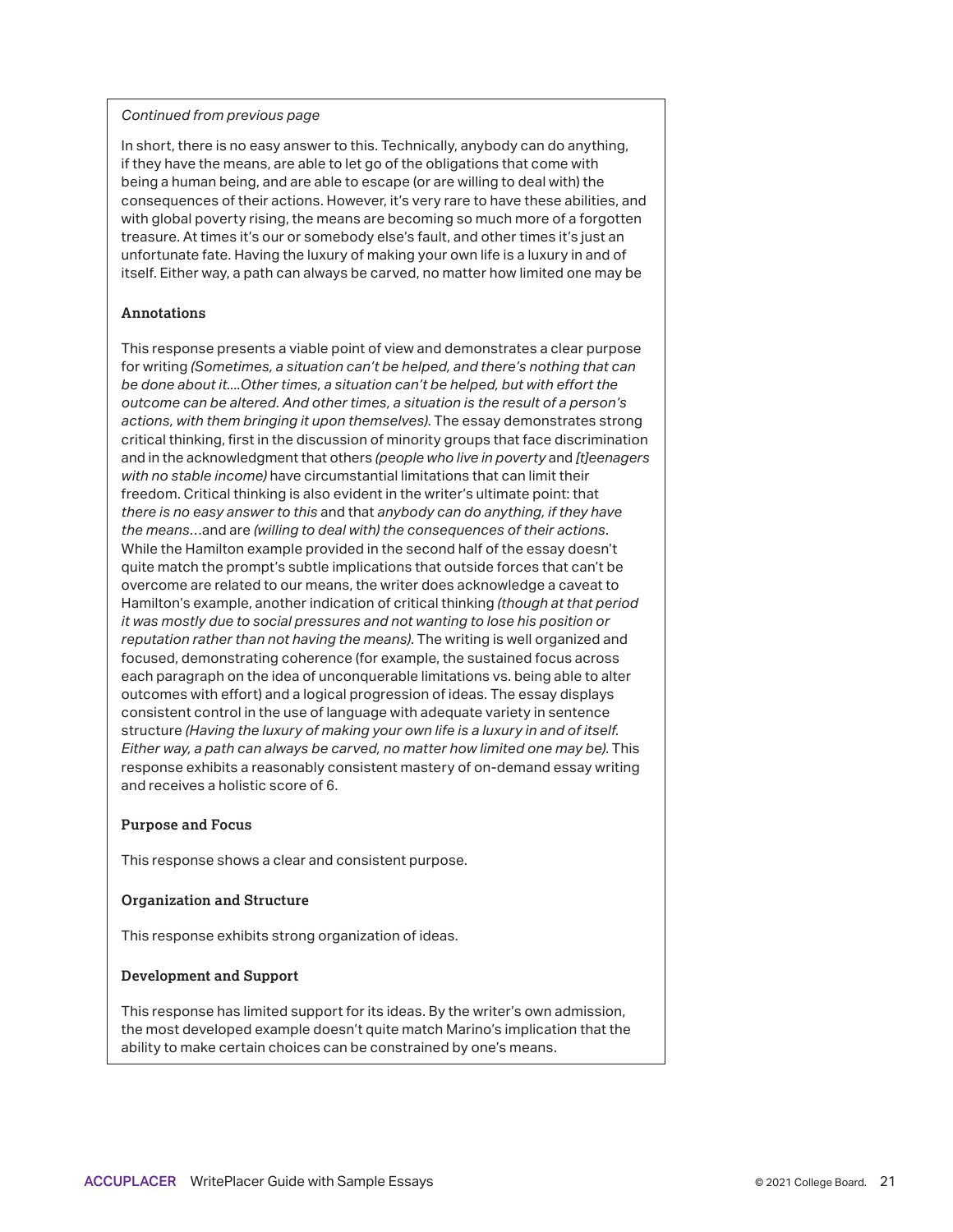#### **Sentence Variety and Style**

This essay shows skillful control of sentence structure and style.

#### **Mechanical Conventions**

This response shows strong control over the mechanical conventions of grammar, spelling, and punctuation.

#### **Critical Thinking**

This essay shows limited clarity and complexity of thought.

#### **Sample Essay #2 – Score of 6**

It's easy to say that we are free to make our own decisions, but are we? In my opinion, yes we all have free will to make certain choices and others, not so much. There are certain factors that can play a role in life, such as lifestyles choices that were passed on from generation to generation without even knowing the wrong doing of it. Since it was passed down, it must be normal, right? Not always! There are two very complicated choices to make, to do great, or not so great, ultimately the choice is yours. This factor can depend on your background, such as self-esteem, family, friends, beliefs, and a host of others. Not saying that anyone is perfect, because we all make mistakes, but if you want better, you will do better.

Self-esteem is the first one. Key word is self, but it doesn't start with self. As a child I was taught to be confident in myself, but I grew up with others that weren't taught the same. Some were brought up in a not so great enviornment, where they may have been abused in one way or another and it happened so much it became their normal. This could throw your decision making judgement off. I'm not saying you can't come from a terrible background and be a better person, because it's all about you and what you want out of life. Sure it may be a little tough compared to someone else, but know one said it would be easy! In my experience, family plays a major role in what you can and will become. Family can build you up, but can also tear you down. Above everything, self is the foundation and I believe that if you have a very supportive background and a positive outlook life, your choices you decide to make will have very positive outcomes.

Even with a great family foundation, it could still be challenging to make your own decisions, because friends could cause peer pressure. Peer pressure can cause one to feel like they have to do whatever it is to be cool or to even be noticed. For some, this isn't a decision they would normally make, but to fit in is the key. What they think is normal, seems to be everything they want and need at that moment. Even though they know it's wrong, they may feel the need to have the validation from others. Others aren't so bothered with it. Some may lack the attention at home and feel the need to gain it elsewhere. Whatever the reasoning, peer pressure is real and could affect the choices you make.

Ultimately, you hold your future in your hands. No matter how rough the ride may be, you can make it! Every now and then we just may need a little reminder of how great we are, and what we are capable of becoming. As always, remember every action has a reaction, whether good or bad, so be mindful of your decision making!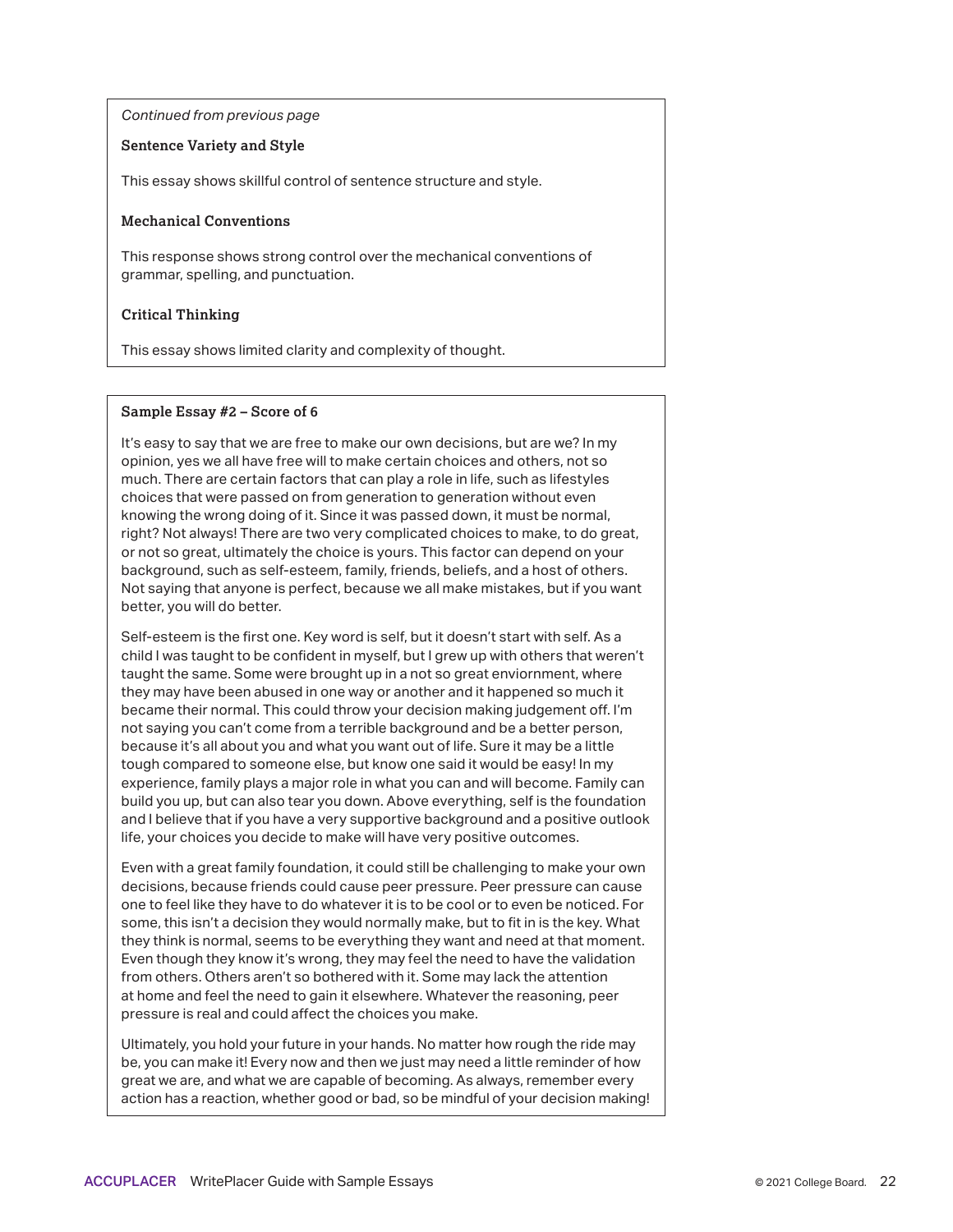#### **Annotations**

Demonstrating strong critical thinking, this response effectively develops a point of view *(It's easy to say that we are free to make our own decisions, but are we? In my opinion, yes we all have free will to make certain choices and others, not so much)* and supports that position with appropriate reasons and examples. The writer recognizes the complexity of the issues and provides evidence that demonstrates this understanding, contrasting his or her own privileged upbringing with that of peers who *"were brought up in a not so great enviornment,"* in order to illustrate how adverse circumstances can limit one's choices and *"throw your decision making judgement off."* Strong transitions contribute to a logical progression of ideas *(Above everything, self is the foundation and I believe that if you have a very supportive background and a positive outlook life, your choices you decide to make will have very positive outcomes. Even with a great family foundation, it could still be challenging to make your own decisions)*. Control of language is consistent, and sentences are reasonably varied. The writing is generally free of errors in sentence structure, grammar, usage, spelling, and punctuation. This response exhibits a reasonably consistent mastery of on-demand essay writing and receives a holistic score of 6.

#### **Purpose and Focus**

This focused essay exhibits a clear purpose.

#### **Organization and Structure**

This response demonstrates strong organization of ideas.

#### **Development and Support**

This response has limited support, as good examples are provided but not developed with sufficient depth.

#### **Sentence Variety and Style**

This essay shows skillful control of sentence structure and style.

#### **Mechanical Conventions**

This response shows strong control over the mechanical conventions of grammar, spelling, and punctuation.

#### **Critical Thinking**

This essay shows limited clarity and complexity of thought.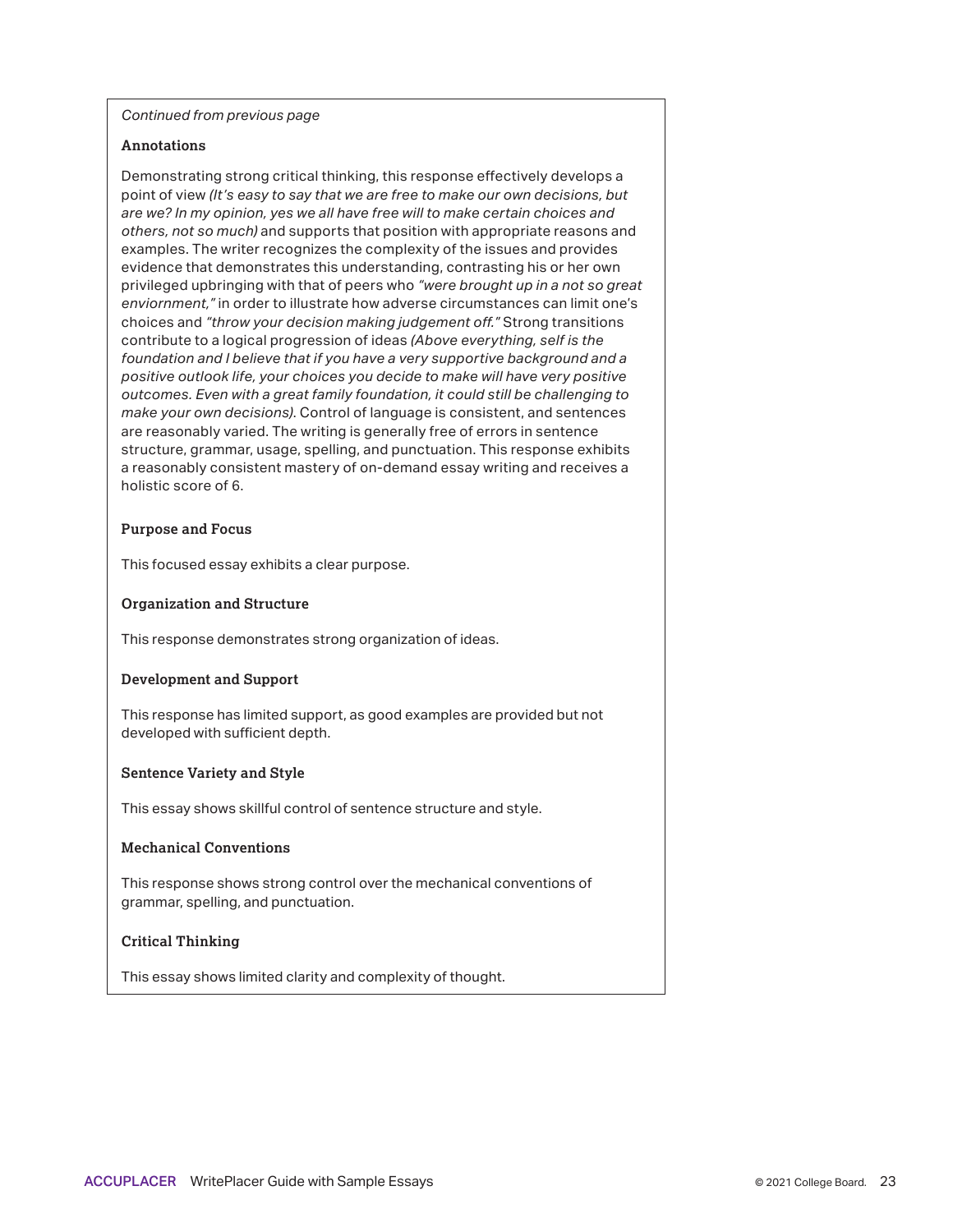#### **Description of Score of 7**

An essay in this category demonstrates *consistent mastery* of on-demand essay writing, although it may have occasional minor errors. A typical essay:

- effectively and insightfully develops a point of view on the issue
- addresses an appropriate audience and demonstrates a clear purpose for writing in the thesis statement
- demonstrates outstanding critical thinking, using appropriate examples, reasons, and other evidence to support its position
- **is well organized and focused, demonstrating clear coherence and smooth** progression of ideas
- exhibits appropriate language, using a varied and accurate vocabulary
- demonstrates varied sentence structure
- is practically free of errors in sentence structure, grammar, spelling, and punctuation

Below are sample essays that received a score of 7. The annotations explain why the essay received the indicated score.

#### **Sample Essay #1 – Score of 7**

The decisions we make on a daily basis shape the type of person we are along with the type of person others see us as, when a child is young they are guided and do not have much of a say in decison making however as and individual gets older they are expected to start making their own decisions. Decision making can be complex for some individuals while on the other hand for some deciding what they want is something that comes naturally. Every one makes different decisions and thus lead different lives based on the choices they take however we are not always free in the choices we make their is a variety of different components which shape our ability to make decisions.

The choices an individual makes on a daily basis have a lot to do with cultural or religious beliefs, different cultures have different teachings and different outlooks on what is acceptable and what is forbidden. Parents raise their children according to the way they think and the type of person they would like their child to become. Many parents have certain expectations from their children regarding the decisions they make based on cultural beliefs that the parents or other family members expect their child to follow and abide by. The society one lives in also has a huge impact on the decisons you make, individuals are expected to act in certain ways in certain societies and not doing so may cause conflicts. Thus, cultural and societal teachings and expectations impact a large amount of our ability to make choices and often leave us with limited to no choice at all.

The circumstances we are in is another factor which often limits the decisions we make and we do not always have a choice in the circumstances we are put into. An example of this is when a child is born into a very poor family which hardly has enough food to put on the table they automatically are limited to making many decisions in their life such as if they would like to have a proper eductation. They may not be able to pursue their dreams of having an education due to the circumstances of their family which may not be able to afford giving their child an education at all. Someone with completely different circumstances on the other hand would have a completely different set of choices in their lives which would allow them to make completely different decisions.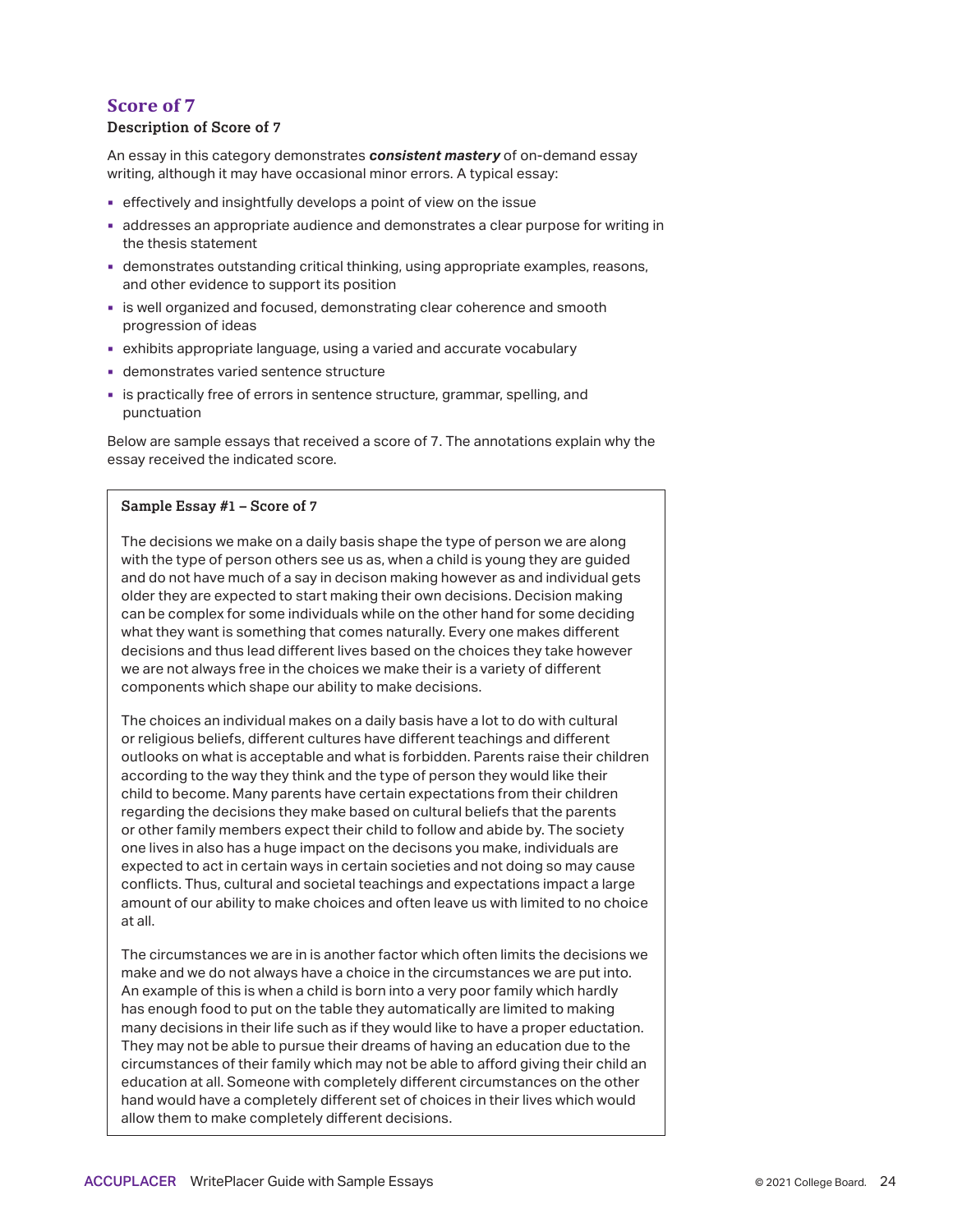Laws and regulations have an immense amount of control on the decisions one can make, most of the time there are consequences when the law is broken or bent. In Canada we have many rules and regulations which every individual is suppose to follow and not question since it is meant for the well being of everyone. An example of how strong a hold laws can have on a persons decision making can be seen when an individual is interested in starting their own business in Canada. There are many strict rules and a number of expectations one must complete in order to begin their own business. These regulations and restrictions often have a great impact on the decisions one makes and can affect ones ability to be able to start a business at all if they are not able to live upto these expectations. Since there are usually harsh consequences when a rule or law is broken, people are scared to think or do anything other than what is set for them by the government. All in all laws and regulations limit the choices we have on a daily basis.

To conclude, decision making is shaped by a number of different aspects such as cultural and societal beliefs, individual circumstances and laws and regulations. We may not see it or feel it however we do not always have a choice and often our decisons have already been made for us. An individual may be confronted with many problems if they do not take anything into consideration when they make decisons, thus wanting to avoid this and the fear of consequences we do not always have a choice or say in every decision we make throughout life.

#### **Annotations**

This response takes the thoughtful position that we are not always free in the choices we make because of the *"variety of different components"* that shape our decisions. The writing demonstrates outstanding critical thinking throughout, from the initial idea that control over decisions evolves as we age to the astute observation that *"societal teachings and expectations"* can dictate our choices and behaviors. In the third paragraph, the writer continues to grapple with the complexity of the prompt, offering insight into the ways outside influences (economic circumstances in particular) can shape our decision making. Appropriate examples, such as a discussion of how regulations in Canada limit the daily choices of business owners, provide extended support that deepens the reader's understanding of the topic. The organized and focused essay features a clear progression of ideas. Language use is appropriate throughout, exhibiting varied vocabulary *(forbidden, abide, immense)* and a variety of sentence structures. Demonstrating a consistent mastery of ondemand essay writing, this response receives a holistic score of 7.

#### **Purpose and Focus**

This response displays a clear purpose and consistent focus.

#### **Organization and Structure**

This response demonstrates strong organization of ideas.

#### **Development and Support**

This essay is logically developed and well supported.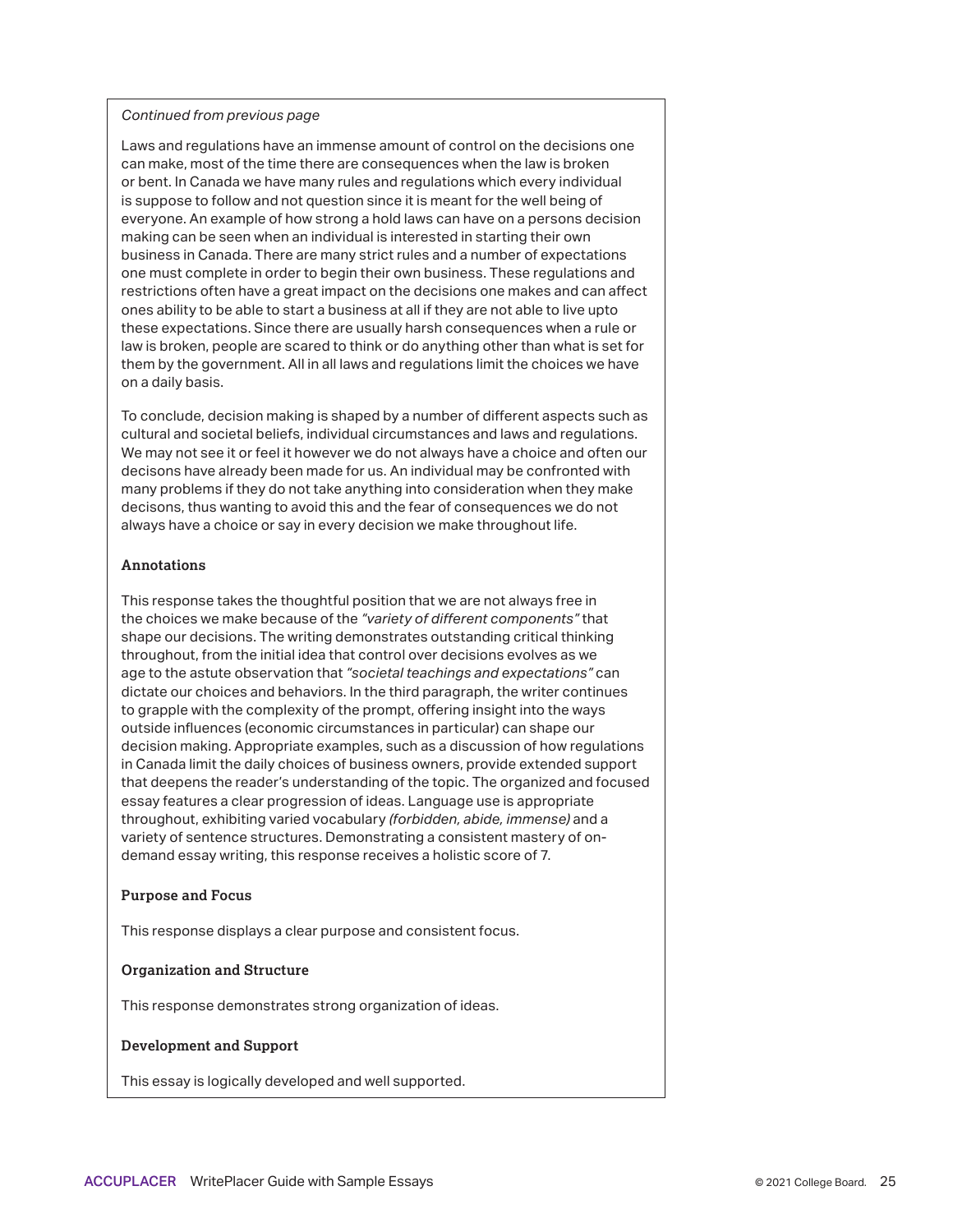#### **Sentence Variety and Style**

This essay demonstrates skillful control of sentence structure and style.

#### **Mechanical Conventions**

This response exhibits strong control of the mechanical conventions of writing.

#### **Critical Thinking**

This essay shows clear and reasoned analysis of the issue.

#### **Sample Essay #2 – Score of 7**

Everyone must start somewhere. Despite living in one of the most upwardly mobile countries in history, Americans do not have equality of origen. For example, some are born into wealth and presperity with the whole world seemingly laid before them. They are easily able to chart a course for their life and, having the resources at hand, they can pursue that course and rise to even greater wealth and prosperity. Others are born into poverty. Their choices are more narrow and are mainly focussed on surviving day to day. This second group however, does not have to remain in the circumstances of their beginnings forever. By recognizing their situation & making the best of the choices they can make, and tenaciously prusuing goals and oppertunities as they come up, they can expand their options and TAKE responsibility for their future.

The beginning of overcoming a poor beginning is recognizing your position. In my own case, being the son of an abusive father, I was raised in poverty by my single mother. There was always a sense of hopelessness around. Not knowing it, this feeling defined my childhood and teenage years – As far as I knew, my life was heading nowhere. At 15, however, I recognized that I had a choice to make in the outcome of my life. I began to ask for help from some of my teachers and I began to look for chances pursue my interests by taking classes in computers and technology. It wasn't much but by steadily making decisions that expanded my options, little by little, I began to escape the fog of hopelessness.

At 16 I realized that I would need to make a clean break from my past if I was to have any chance at a brighter future. I was in my second year of high school and my mother was going through her third devorce with an alcoholic and abusive husband. He got arrested and sent to jail for drunk driving, and she decided that she could have a better life if she uprooted my sister and I by moving to Florida with her sister. I knew this would be the path to ruin for me. I decided to take a chance on myself and tell my mother that I was not going with her. I spoke with my guidance counselor and asked for her help in telling my mother what I was going to do. Mrs. Lewis set the appointment, called an Aunt of mine who lived in the area, and set it up so I could stay with her family until I finished high school. On the day of the meeting she encouraged me to speak my heart about my decision and stood by me when I laid things out for my mom. In the end, my mother agreed to allow me to stay with my aunt while she moved away.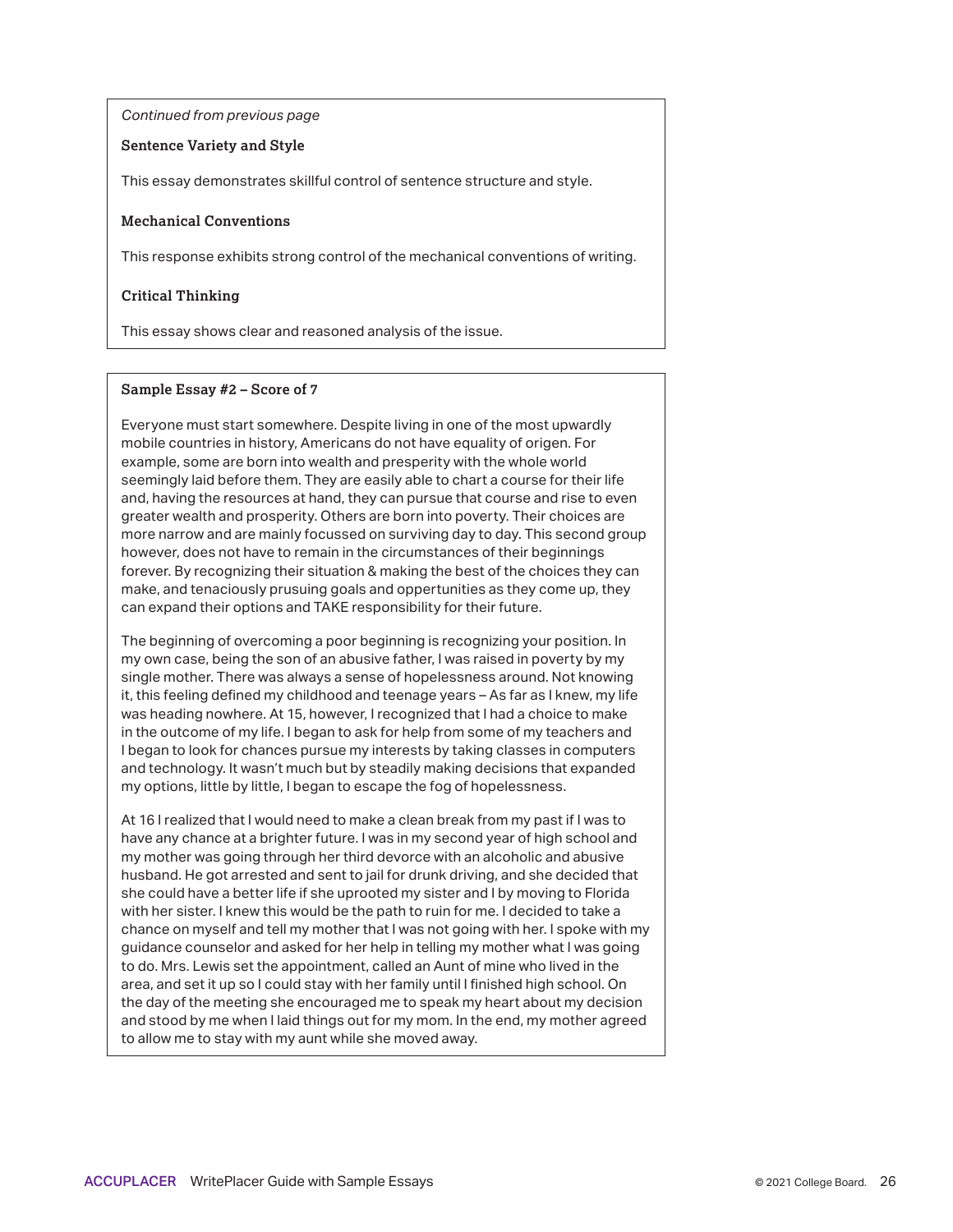The two and a half years of high school that followed were very trying. However, by standing up for myself, and choosing to break from my past, I chose a pursue a path that ultimately lead to my having a happy marriage with a wife I love and 3 amazing children. I also have a career in a field I can be successful in a long as I want.

In summary, by recognizing my position, making the best of the decisions I had, and with tenacity taking risks on myself, I broke away from a hopeless future. I started with nothing, but today my horizons are broad and my future is bright.

#### **Annotations**

This response establishes an insightful point of view that, through a combination of perseverance and awareness, people can take responsibility for their future despite circumstances that encumber them. Support consists of a thorough personal account of how the writer overcame an impoverished and abusive environment. Incorporating appropriate examples and specific details, this anecdotal evidence strengthens the position and lends credibility to the writer's claims. The essay is well organized and focused, exhibiting a smooth progression of ideas across the three body paragraphs, as the writer moves through the chronology of the personal example. Language use is appropriate, with accurate and varied vocabulary *(chart a course, prosperity, fog of hopelessness, tenacity)*. Varied sentence structures enhance the fluency of the writing. Demonstrating a consistent mastery of on-demand essay writing, this response receives a holistic score of 7.

#### **Purpose and Focus**

This response displays a clear purpose and strong focus.

#### **Organization and Structure**

This response demonstrates strong organization of ideas.

#### **Development and Support**

This essay is logically developed and well supported.

#### **Sentence Variety and Style**

This essay demonstrates skillful control of sentence structure and style.

#### **Mechanical Conventions**

Control of mechanical conventions is strong.

#### **Critical Thinking**

This essay shows clear and reasoned analysis of the issue.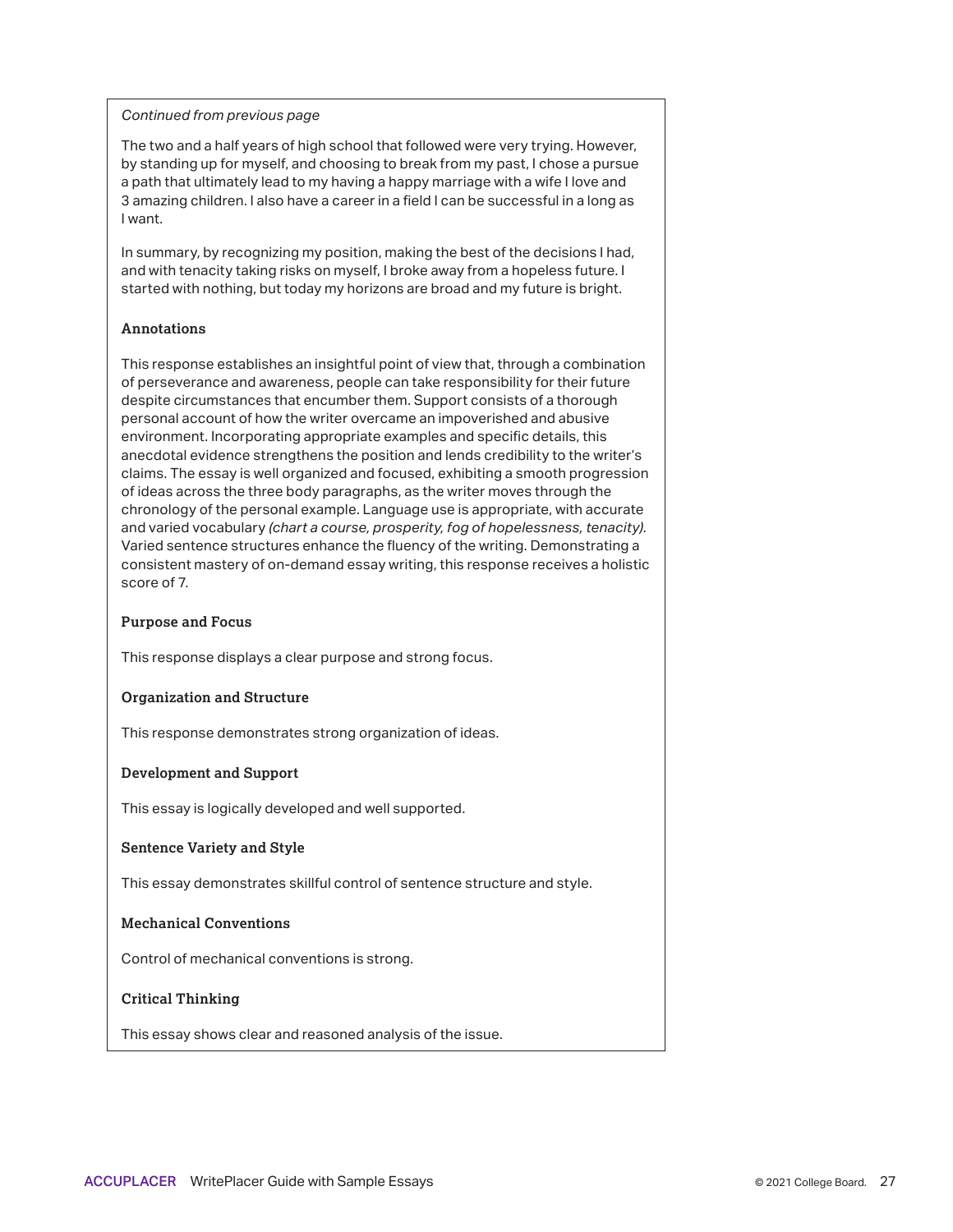#### **Description of Score of 8**

An essay in this category demonstrates *clear and consistent mastery* of on-demand essay writing, with a few minor errors. A typical essay:

- effectively and insightfully develops a point of view on the issue
- addresses an appropriate audience and demonstrates a clear purpose for writing in the thesis statement
- demonstrates outstanding critical thinking, using effective examples, reasons, and other evidence to support its position
- **Example 2** is well organized and clearly focused, demonstrating clear coherence and smooth progression of ideas
- exhibits skillful use of language, using a varied, accurate, and apt vocabulary
- demonstrates varied and effective sentence structure
- **is free of major errors in grammar, spelling, and punctuation**

Below are sample essays that received a score of 8. The annotations explain why the essay received the indicated score.

#### **Sample Essay #1 – Score of 8**

There are over 4 billion people on planet earth, while thousands of people are born everyday. Where the child is born, and where they are raised, is completely spontaneous and out of there control. Gordon D. Marino strongly believes that no one has firm control of what happens to him or her, or with what transpires throughout their life. His take has a significant amount of validity, which cant be justified. However, people have the ablity and possibility to prevent the negatives throughout life with proper structure.

As it pertains to Gordon D. Marino's passage, there is no right or wrong answer. Granted, people are brought into unfortunate and inconvenient situations, but that doesn't negate the fact that they can't overcome the fallacies and transgressions they endure. An abundance of people come from broken homes, negligent parents who are in poverty, unsophisticated school systems, third world countries, and so fourth. I undoubtedly understand that people strongly feel like there is no way out, or a solution to the unfortunate circumstances they have encountered. However, there is always a way out. The famous cliche "anything is possible" needs to be embraced a lot more. People going through struggles need to summize the fact that not one person is better than the other. Other people just so happen to have been fortunately raised in a better environment. There is a way to overcome this.

A prime example of someone who had to overcome his negative surroundings would be my father. He was raised by negligent, alcoholic parents who would never amount to anything. They simply did not care. He was getting into trouble as a youth, being thrown in a juvenile detention center at a young age, living in a bad area, and spending his time with the wrong people. He didnt have any money, was a high school drop-out, and was in a detention center at 17. He was so upset with the way his life had been going, he decided he was all in, and was going to strive for success, and wasn't going to stop until he did so. He picked up a book and never put it down, disassociated himself from the negative tension he was constantly around, and gradually progressed. Once he was out of juvenile detention, he aquired a GED, went to a community college taking online classes while working three jobs. Granted, your social life might come to a pause, but the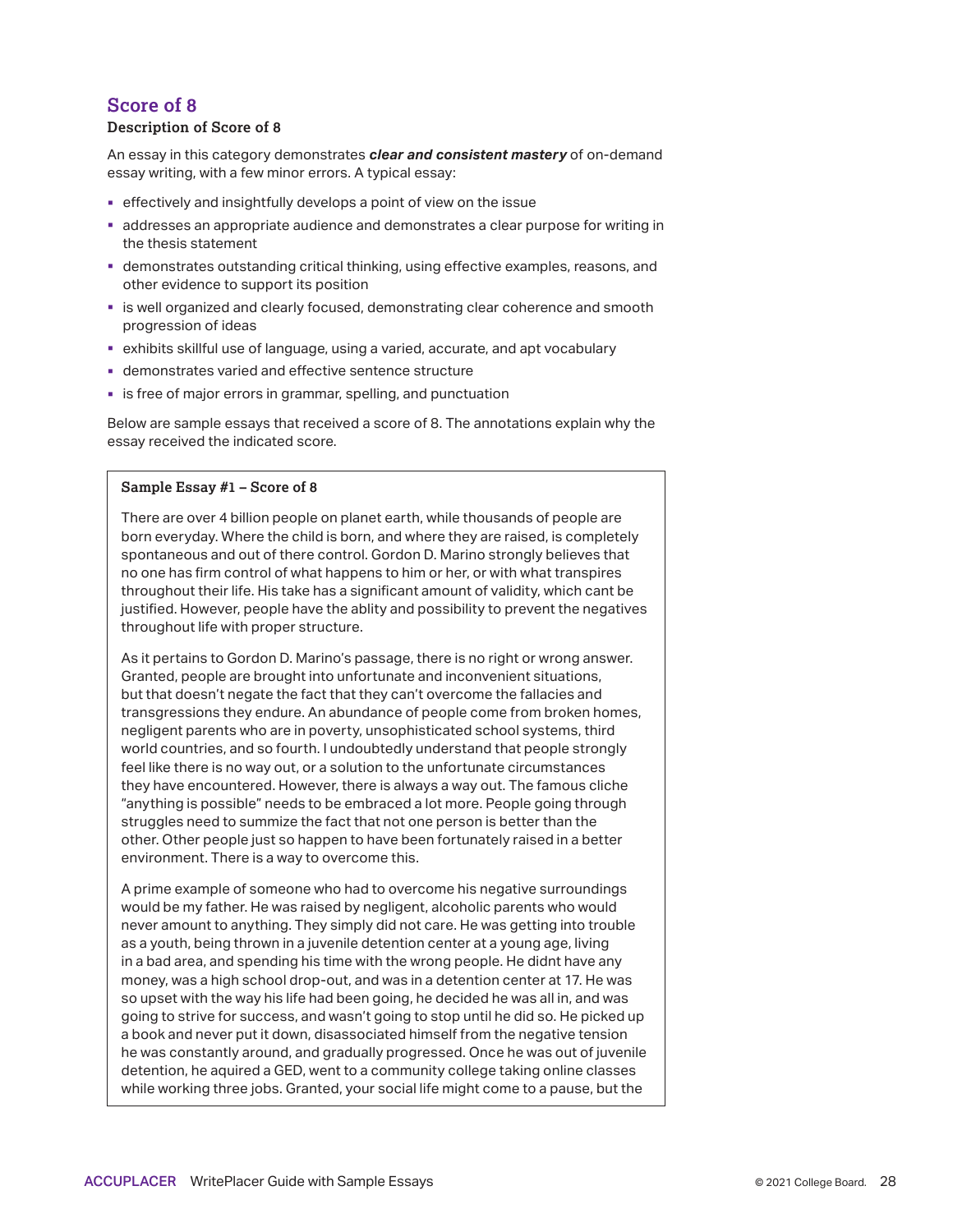juice is totally worth the squeeze. His most common phrase when talking to me and my siblings were, "work hard now, have fun later". Ultimately, he went from being a juvenile delinquent from a broken home, to a proffesor of sociology at the University of Georgetown. He constantly enlightens his students about his past transgressions, and how anyone can overcome anything if they put in the effort.

I strongly feel that Gordon D. Marino's message has a much broader context. He could be alluding to a plethora of instances that are unpreventable. One might get a flat tire, be in a hostile situation involving a terror attack, a home being wiped out by a natural disaster. The examples I just listed are undeniably unpreventable. He could also be alluding to my message about being brought into a broken home, but there is always a way out, and a path to success. If you are in poverty, work 3 jobs. If you want to be a physician, go to school and never put the books down. It is all about sacrificing and applying yourself to the best of your abilities.

All in all, with Gordon's message, there is no right or wrong answer. We do not have control on mother nature, and the outside forces that exist outside of us. We do not have control of where we were born, who raised us, what class we were brought into, what country we were born in, but we do have control of our bodies, and what we want to do with it. The people who claim each individual is responsible of what happens to him or her, has significant validity as well. People dont have to commit crimes, people dont have to be in poverty. It all comes down to whether or not you can overcome the unfortunate circumstances, and apply yourself to be the best possible person.

#### **Annotations**

Demonstrating outstanding critical thinking by effectively and insightfully developing its point of view, this response acknowledges the validity of Marino's claims while suggesting that an alternative is possible. Throughout the essay, the writer crafts a subtle but consistent argument that *"there is no right or wrong answer."* In other words, life presents some unavoidable obstacles, but at the same time, it is possible to *"prevent the negatives throughout life with proper structure."* The essay demonstrates strong critical thinking in the initial body paragraph by conceding that unfortunate circumstances can engender a feeling of helplessness. The writer then employs a skillful transition between paragraphs *(Other people just so happen to have been fortunately raised in a better environment. There is a way to overcome this)* to pivot to a new idea *(A prime example of someone who had to overcome his negative surroundings would be my father)*. Using an effective example of the writer's own father, the essay attempts to rebut the absolutism of Marino's position with ample and appropriate evidence of how an individual can overcome adversity. The essay concludes by reiterating that there is much beyond our control (e.g., geography, social environment, class), but the writer adds the thoughtful point that we still have control over our bodies and how we apply ourselves. Use of language is skillful throughout the response, with varied, accurate, and apt vocabulary *(broken homes, negligent parents, unsophisticated school systems)* and sentences which are varied and effective. Exhibiting clear and consistent mastery of on-demand essay writing, this response earns a holistic score of 8.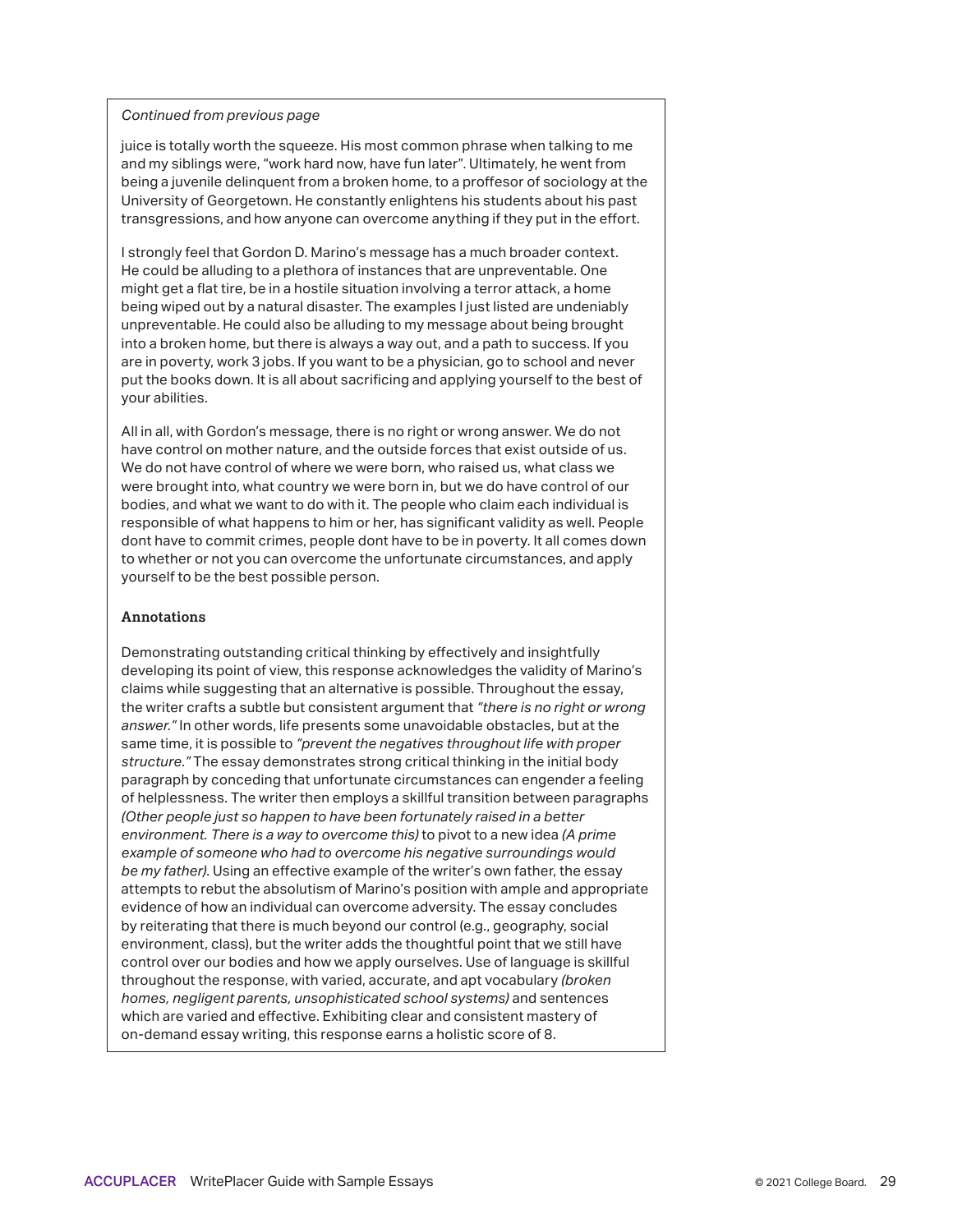#### **Purpose and Focus**

This response shows a clear purpose and strong focus.

#### **Organization and Structure**

This response exhibits strong organization of ideas.

#### **Development and Support**

This essay is logically developed and well supported.

#### **Sentence Variety and Style**

This essay demonstrates skillful control of sentence structure and style.

#### **Mechanical Conventions**

Control of mechanical conventions is strong.

#### **Critical Thinking**

This essay shows clear and reasoned analysis of the issue.

#### **Sample Essay #2 – Score of 8**

In her 2008 Harvard commencement speech, author J.K. Rowling invited recent graduates to take responsibility for their own lives. Rowling argued that each individual must ardently grab the steering wheel of her own lfie as soon as she is able. Relying on parents, professors, or peers to give one's life direction, purpose, or structure is simply not an option.

I agree with Rowling's assertion that we are all in charge of our own lives. The complication arises, however, when we acknowledge that the materials we have been given to lead those lives vary greatly from person to person. In keeping with the car analogy, I may be driving a Toyota Corolla with 90,000 miles on it, while another person may be careening through the world from the scooped seat of a brand-new BMW. In other words, yes, we make our own choices, and we are responsible for how we lead our lives, but each one of us makes those choices and selects our paths within a framework which we cannot control.

Never is this clearer than in discussions of privilege. Axioms such as, "The rich get richer and the poor get poorer," highlight the idea that our circumstances force us to start from different places. Oprah Winfrey, for instance, is so fascinating to the American public because of her "rags to riches" story: a young woman, born into poverty, who suffered years of horrific abuse from relatives, who still managed to rise to stardom, acquire wealth, and weild power with generosity and compassion. Still other public figures receive significant scrutiny for their lack of need to self-start. President George W. Bush was frequently derided for his cushy upbringing, which led him to studies at Yale and a presidency which, to some, seemed to result more from his family wealth and political connections than from genuine preparedness for office.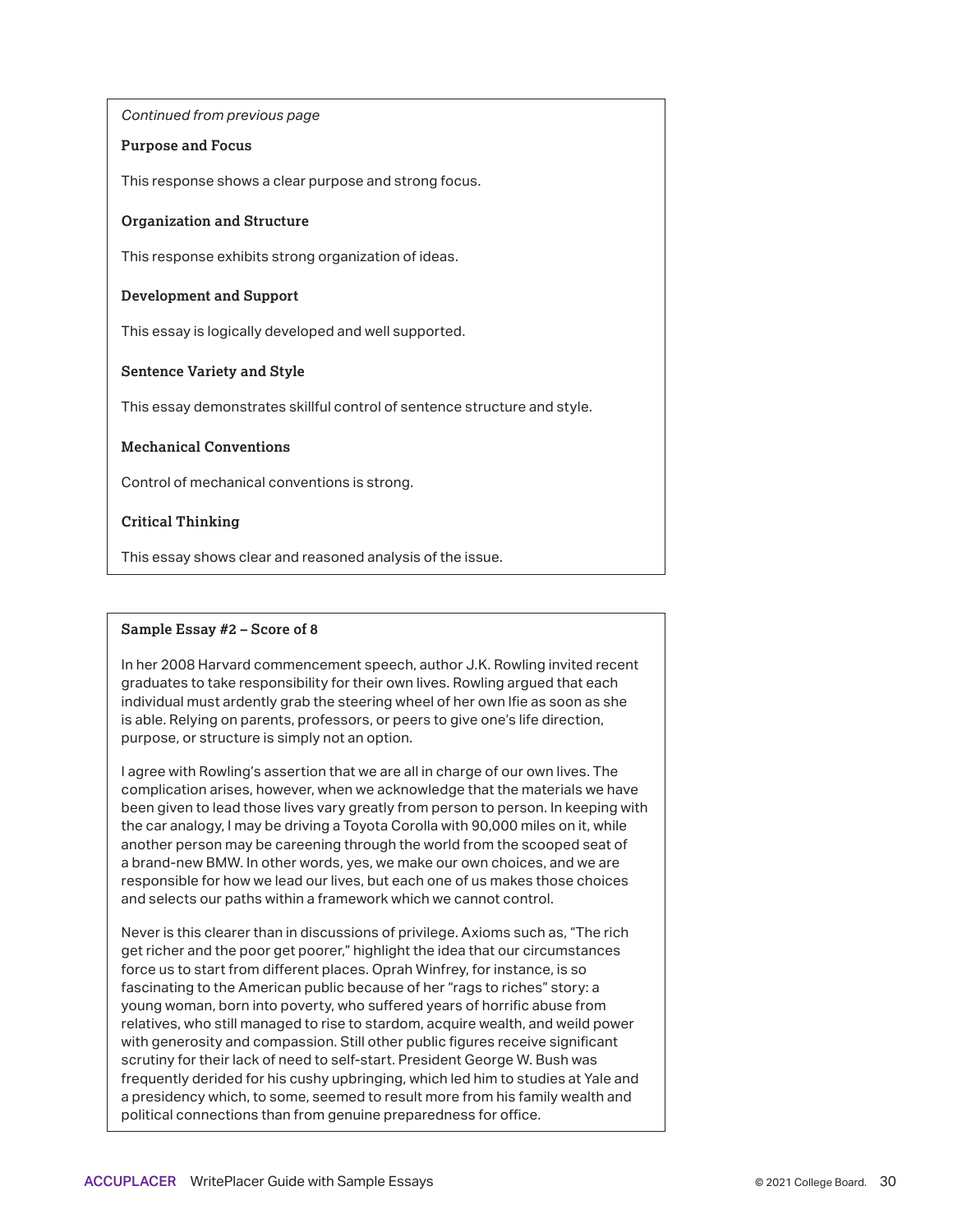Famous television personalities and politicans provide ample fodder for the frustration many of us feel when faced with Rowling's demand that we take the wheels of our own lives, and yet the complex relationship between personal responsibility and predetermined circumstance plays itself out in ordinary lives, as well. Having recently chosen to return to school for another degree, I feel emboldened and proud of this decision I am making. However, I also recognize that the support of my parents in high school–driving me to theater practice, paying for my voice lessons, buying me as many books as I could read–and their continued bolstering of me in college has laid the groundwork for my academic success and confidence. I could not have succeeded in high school, college, and gradute school, and then considered more education, without their emotional and financial support.

In the end, we each write our own stories; we are in charge of the choices we make. One eminent psychologist said it best when he claimed, "We do not have control, but we do have choices." We do not control so many things: the decade we are born, the parents we go home with, the teachers who educate us. Yet we do have choices. We choose the clothes we wear, regardless of each decade's fashion frenzies; we choose how we relate to our parents; we choose whether or not to study for the myriad tests and quizzes that pepper our twenty-first century educations. The outcome of this venture called life will always, at least partially, elude us, but as human beings, we have been given the gift of daily, personal choice. To me, that makes all the difference.

#### **Annotations**

This response effectively and insightfully develops its point of view that *"we are responsible for how we lead our lives, but each one of us makes those choices and selects our paths within a framework which we cannot control."*  Critical thinking and effective examples appear throughout the essay, but these qualities are on full display in the second body paragraph. The writer skillfully juxtaposes the inherited advantages of George W. Bush with the fortitude of Oprah Winfrey in order to examine the interplay of privilege and personal determination. The essay develops this idea even further in the next section, acknowledging that ordinary lives also bear witness to the *"complex relationship between personal responsibility and predetermined circumstance."* Focused on its argument, the writing exhibits deliberate organization and clear coherence, as Rowling's ideas are used as a thread throughout the essay to respond to the prompt's complexity. The response is cohesive from start to finish, and its strong conclusion provides a sense of completeness. An effective quotation provides an appropriate response to the prompt's ultimate question *("We do not have control, but we do have choices.")*. The writer follows this with well-chosen examples of outside influences beyond our control (fashion, parents, teachers) and contrasts them with corresponding choices *(We choose the clothes we wear . . . how we relate to our parents . . . whether or not to study)*, demonstrating effective reasoning and reinforcing the overall position. The use of language is skillful, with a variety of effective sentence structures *(However, I also recognize that the support of my parents in high school–driving me to theater practice, paying for my voice lessons, buying me as many books as I could read–and their continued bolstering of me in college has laid the groundwork for my academic success and confidence .....In the end, we each write our own stories; we are*